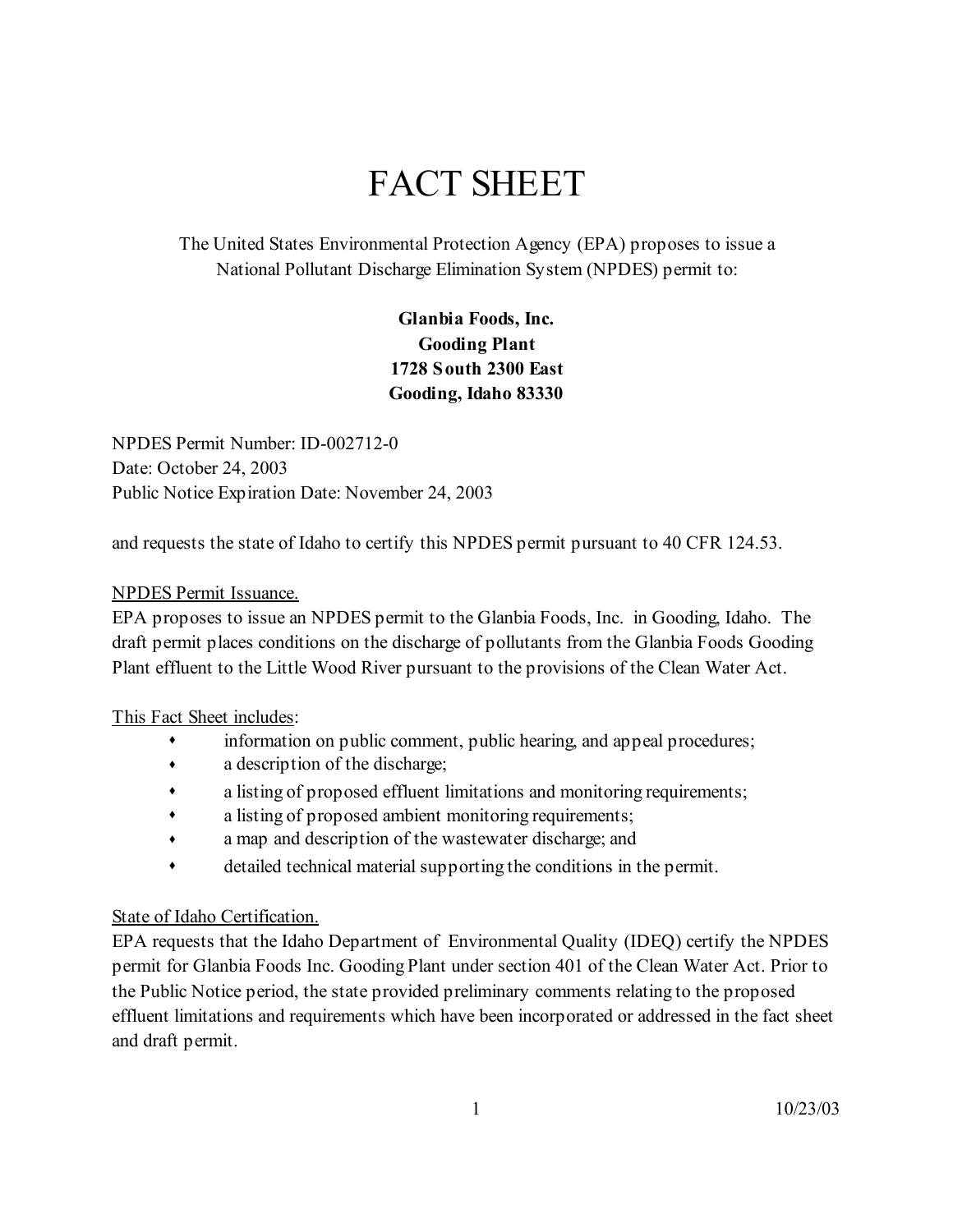#### Public Comment.

Persons wishing to comment on or request a Public Hearing for the draft permit may do so in writing by the expiration date of the Public Notice. A request for a Public Hearing must state the nature of the issues to be raised as well as the requester's name, address and telephone number. All comments and requests for a Public Hearing must be in writing and should be submitted to EPA as described in the Public Comments Section of the attached Public Notice.

If no substantive comments are received, the tentative conditions in the draft permit will become final, and the permit will become effective upon issuance. If comments are received, EPA will address the comments and issue the permit. The permit will become effective 30 days after the issuance date, unless a request for an evidentiary hearing is submitted within 30 days.

## Availability of Documents for Review.

The draft NPDES permit and related documents can be reviewed or obtained by visiting or contacting EPA's Regional Office in Seattle between 8:30 a.m. and 4:00 p.m., Monday through Friday (see address below). Draft permits, Fact Sheets, and other information can also be found by visiting the EPA Region 10 website at www.epa.gov/r10earth/water.htm.

> United States Environmental Protection Agency Region 10 Park Place Building, 13<sup>th</sup> Floor 1200 Sixth Avenue, OW-130 Seattle, Washington 98101 (206) 553-0523 or 1-800-424-4372 (within Alaska, Idaho, Oregon and Washington)

The Fact Sheet and draft permit are also available at:

United States Environmental Protection Agency (EPA) Idaho Operations Office 1435 North Orchard Street Boise, Idaho 83706 (208) 378-5746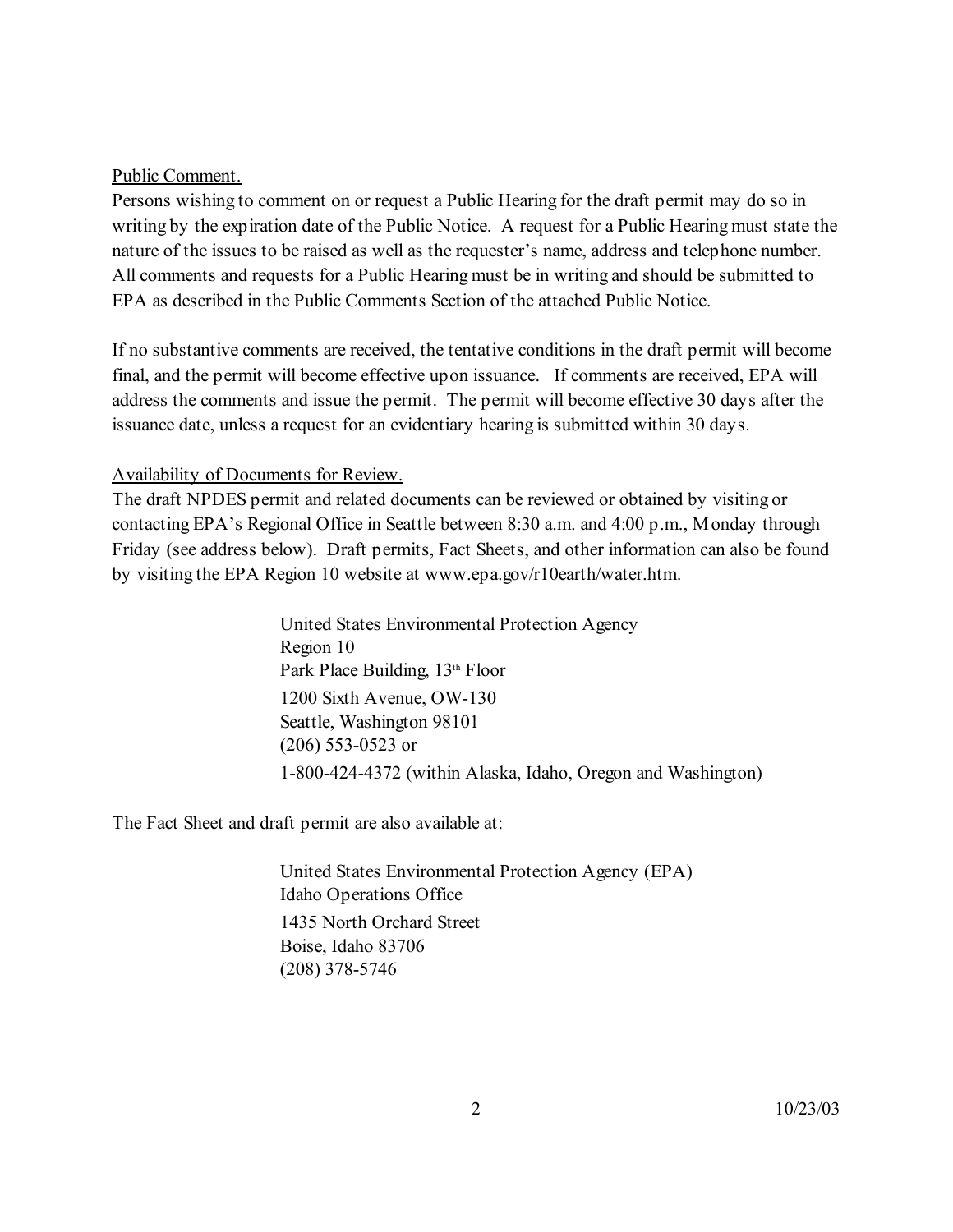# **TABLE OF CONTENTS**

| $\overline{L}$ |                             |                                                                                                                                                  |  |  |  |  |
|----------------|-----------------------------|--------------------------------------------------------------------------------------------------------------------------------------------------|--|--|--|--|
|                | A                           |                                                                                                                                                  |  |  |  |  |
|                | <b>B.</b>                   |                                                                                                                                                  |  |  |  |  |
|                | $\mathcal{C}$ .             |                                                                                                                                                  |  |  |  |  |
| II.            |                             |                                                                                                                                                  |  |  |  |  |
|                | A.                          |                                                                                                                                                  |  |  |  |  |
|                | <b>B.</b>                   |                                                                                                                                                  |  |  |  |  |
|                | $C$ .                       |                                                                                                                                                  |  |  |  |  |
| III.           |                             |                                                                                                                                                  |  |  |  |  |
|                | A.                          |                                                                                                                                                  |  |  |  |  |
|                | <b>B.</b>                   | Evaluation of Effluent Limitations and Monitoring Requirements  9                                                                                |  |  |  |  |
|                | $C$ .                       |                                                                                                                                                  |  |  |  |  |
| IV.            |                             |                                                                                                                                                  |  |  |  |  |
|                | A <sub>1</sub><br><b>B.</b> | Summary of Effluent Monitoring Requirements in Draft NPDES Permit 15<br>Summary of Receiving Water Monitoring Requirements in Draft NPDES Permit |  |  |  |  |
|                |                             |                                                                                                                                                  |  |  |  |  |
| V.             |                             |                                                                                                                                                  |  |  |  |  |
|                |                             |                                                                                                                                                  |  |  |  |  |
|                |                             |                                                                                                                                                  |  |  |  |  |
| VI.            |                             |                                                                                                                                                  |  |  |  |  |
|                | A.                          |                                                                                                                                                  |  |  |  |  |
|                | <b>B.</b>                   |                                                                                                                                                  |  |  |  |  |
|                | $\mathcal{C}$ .             |                                                                                                                                                  |  |  |  |  |
|                | D.                          |                                                                                                                                                  |  |  |  |  |
| VII.           |                             |                                                                                                                                                  |  |  |  |  |
|                |                             |                                                                                                                                                  |  |  |  |  |
|                |                             |                                                                                                                                                  |  |  |  |  |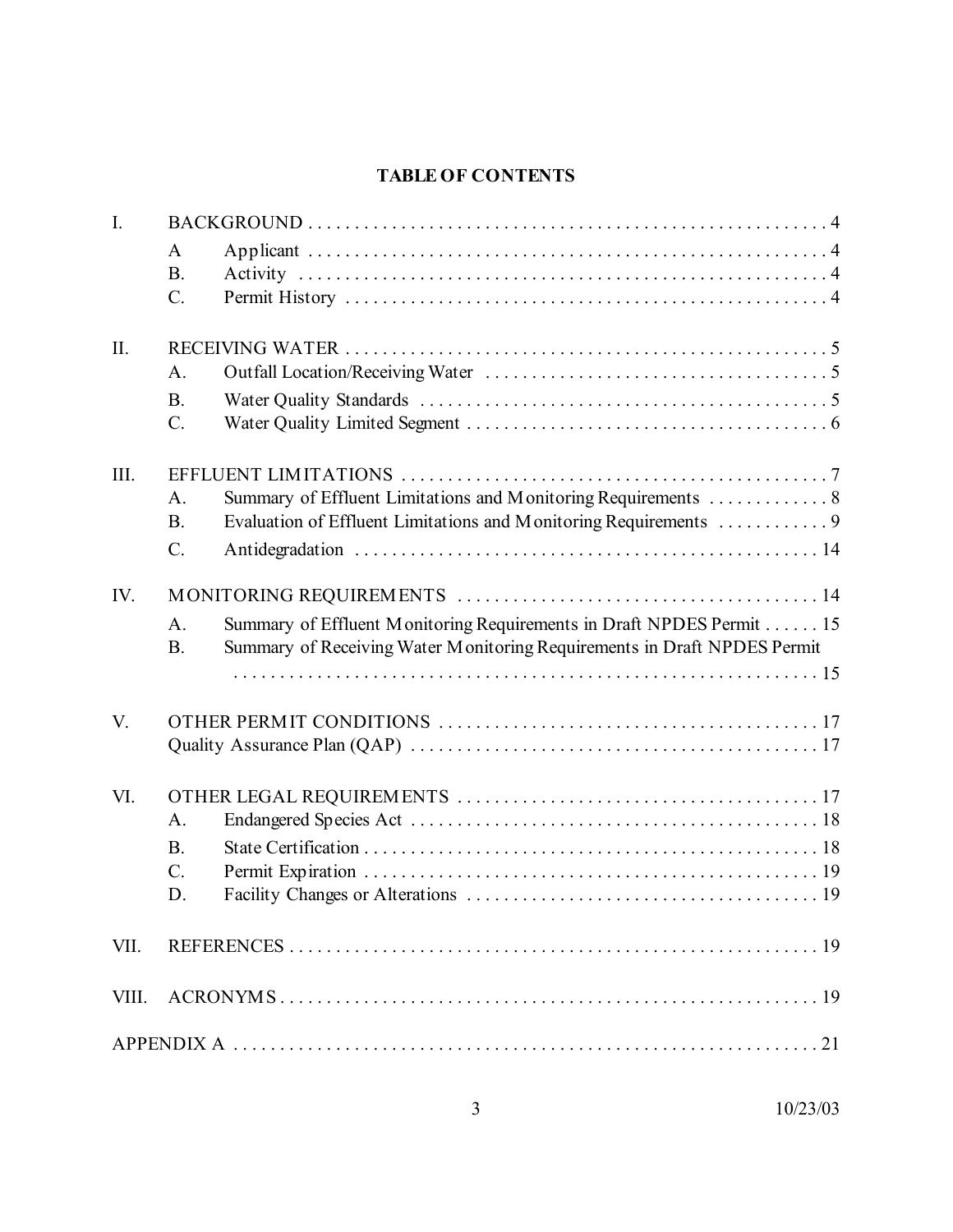#### **LIST OF TABLES**

#### **I. BACKGROUND**

A Applicant

Glanbia Foods, Inc. Gooding Plant NPDES Permit No.: ID-002712-0 Contact Person: Rick Warren

Facility Mailing Address: 1728 South 2300 East Gooding, Idaho 83330

B. Activity

Glanbia Foods, Inc. owns, operates, and has maintenance responsibility for a cheese manufacturing and whey drying facility (Standard Industrial Codes "SIC" 2022 and 2023) located in Gooding County in south central Idaho. The most recent permit application dated August 20, 2003, is for the discharge of noncontact cooling water only. The non-contact cooling water does not come into direct contact with any raw material, intermediate product, waste product (other than heat) or finished product. The discharge of process waste is permitted through the state's land application program and is not covered under this NPDES permit. The company is currently reviewing additional treatment options for their "cow" water. See Appendix A for a map of the facility and outfall location.

C. Permit History

On August 2, 1990, EPA received an NPDES permit application for the discharge of non-contact cooling water from the facility which at the time was known as Ward's Cheese, Inc. On March 25, 1991, EPA specified that until an NPDES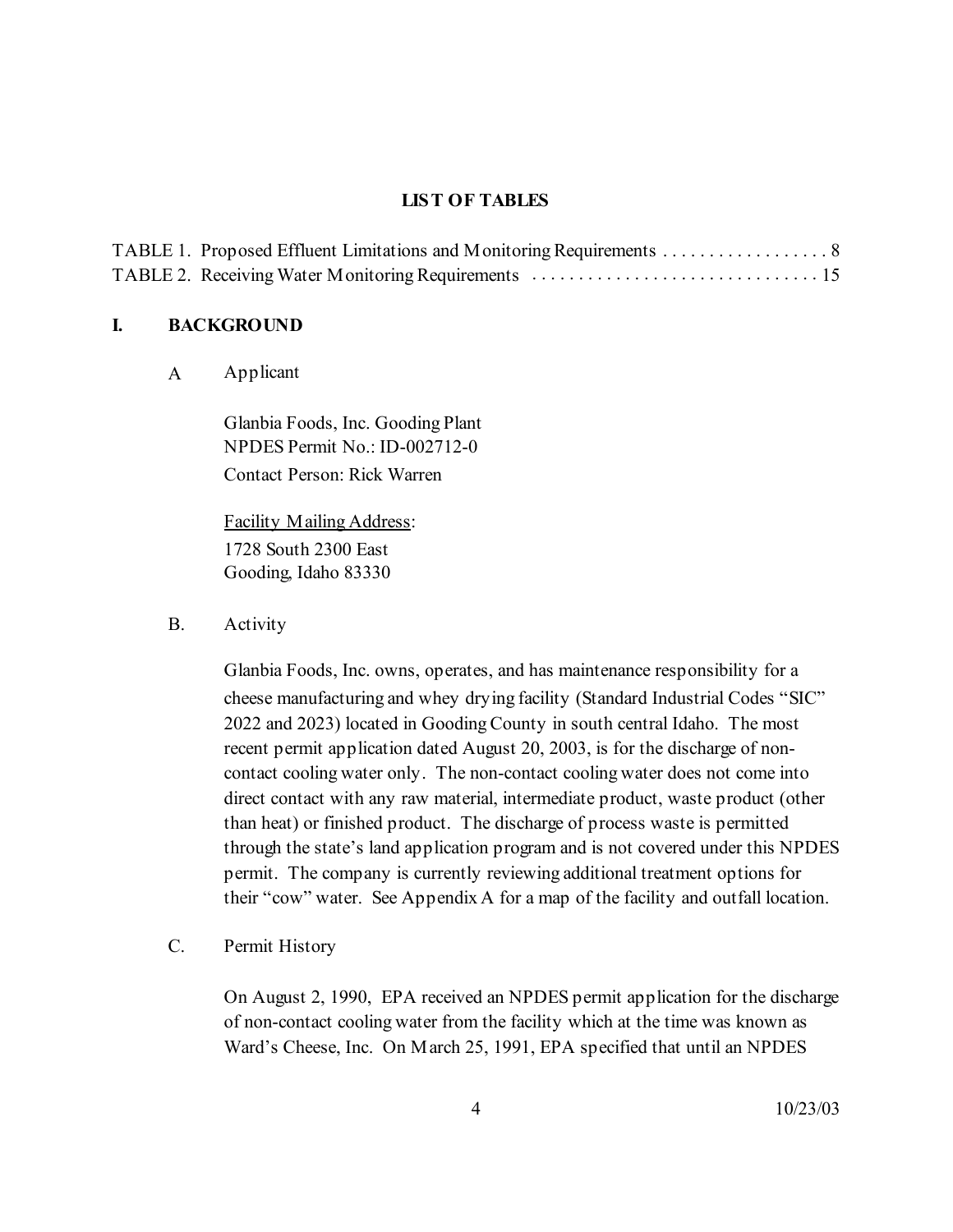permit was issued by the agency, Ward's Cheese was expected to comply with the state's water quality standards. The name of the company was changed to Avonmore West Inc., and subsequently to Glanbia Foods on January 4, 2000. A new application for a permit to allow discharge of cow water to the Little Wood River was received on June 14, 2002. The 2002 application was updated on June 2 and again on June 12, 2003 to reflect the proposed increased production rate and to clarify that there were two separate discharge sources.

On August 20, 2003, the company submitted an application for the discharge of non-contact cooling water only and requested that the previous applications be considered null and void.

## **II. RECEIVING WATER**

#### A. Outfall Location/Receiving Water

Effluent from the Glanbia Foods Gooding Plant will be discharged from outfall 001, located at latitude: N  $42^{\circ}$  56' 55"; longitude: W 114 $\circ$  37' 37" to the Little Wood River at approximate river mile 9. The city of Gooding also discharges to this reach of the river at approximate river mile 3.6. The Big Wood River Canal Company controls the flows to the various canals on the Little Wood River, including the reach that Glanbia proposes to discharge to. Lynn Harmon, manager of the Big Wood River Canal Company, provided the following numbers on the flows through this reach of the Little Wood River:

|                 | Summer                          | Winter                  |
|-----------------|---------------------------------|-------------------------|
| <b>Quantity</b> | $(April 1-October31)$           | (November 1-March31)    |
| Maximum Q       | $5 - 6$ cfs $(3-4$ mgd)         | 150 cfs (97 mgd)        |
|                 |                                 |                         |
| Mean Q          | $3 \text{ cfs} (2 \text{ mgd})$ | 45 - 50 cfs (29-32 mgd) |
| Minimum Q       | $0 \text{ cfs}$                 | $0$ cfs                 |

Mr. Harmon indicated that during dry years, water doesn't make it through that stretch of the river, and the Big Wood River Canal Company has to move water from the Big Wood River system into the Little Wood River system to meet water right demands in the Gooding area. Consequently, flow in this reach of the river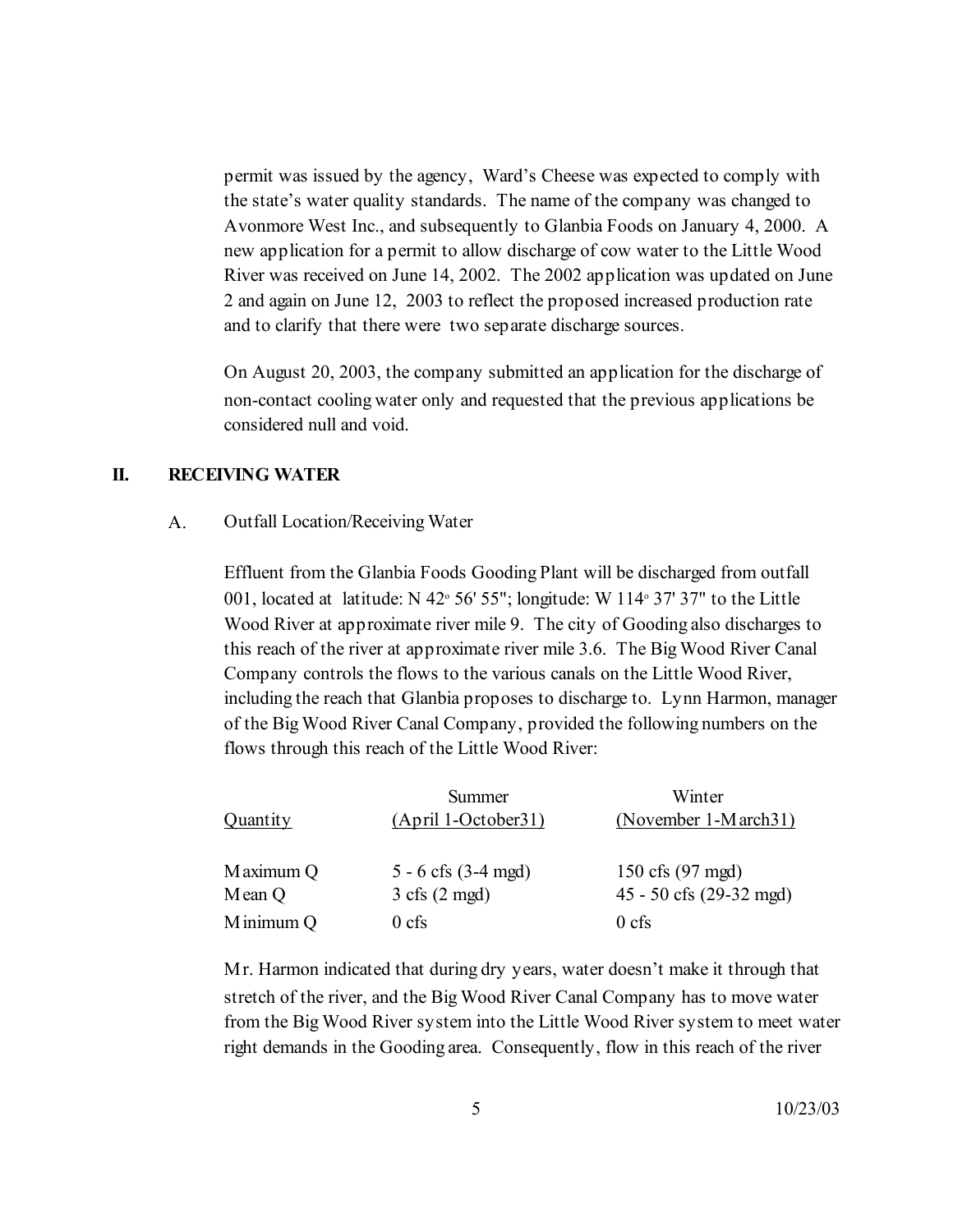can change from day to day and, at times, from hour to hour. Water from the canal is returned to the river channel approximately 1.5 miles below Glanbia's discharge. The Little Wood joins the Big Wood to form the Malad River which flows approximately 11 miles to its confluence with the main stem Snake River.

#### B. Water Quality Standards

A State's water quality standards consist of use classifications and numeric and/or narrative water quality criteria, and an anti-degradation policy. The use classification system designates the beneficial uses (such as cold water biota, contact recreation, etc.) that each water body is expected to achieve. The numeric and/or narrative water quality criteria are the criteria deemed necessary by the State to protect the beneficial use classification of each water body. The antidegradation policy represents a three-tiered approach to maintain and protect various levels of water quality and uses.

The state of Idaho *Water Quality Standards and Wastewater Treatment Requirements* (IDAPA 58.01.02.150.23) (2002) protects the Little Wood River for the following beneficial use classifications: cold water biota and primary contact recreation. Idaho water quality standards (IDAPA 58.01.02.100) specify that all surface waters of the state are to be protected for agricultural water supply, industrial water supply, wildlife habitat and aesthetics.

Idaho water quality standards (IDAPA 58.01.02.252.02) specify the use of "Water Quality Criteria 1972 (Blue Book), Section V, Agricultural Uses of Water" when developing specific criteria to protect waters designated as agricultural water supplies. The numeric criteria of 100 mg/L nitrate-nitrite as N and 10 mg/L nitrite as N are listed for agricultural water supplies intended as drinking water for livestock.

Idaho water quality standards (IDAPA 58.01.02.252.03, 253.01 and 253.02) specify that water quality criteria for industrial water supplies, wildlife habitat and aesthetics will generally be satisfied by the general water quality criteria set forth in Section 200 (General Surface Water Quality Criteria). Section III of this fact sheet discusses Idaho water quality standards (IDAPA 58.01.02.200) and conditions in the draft permit in more detail.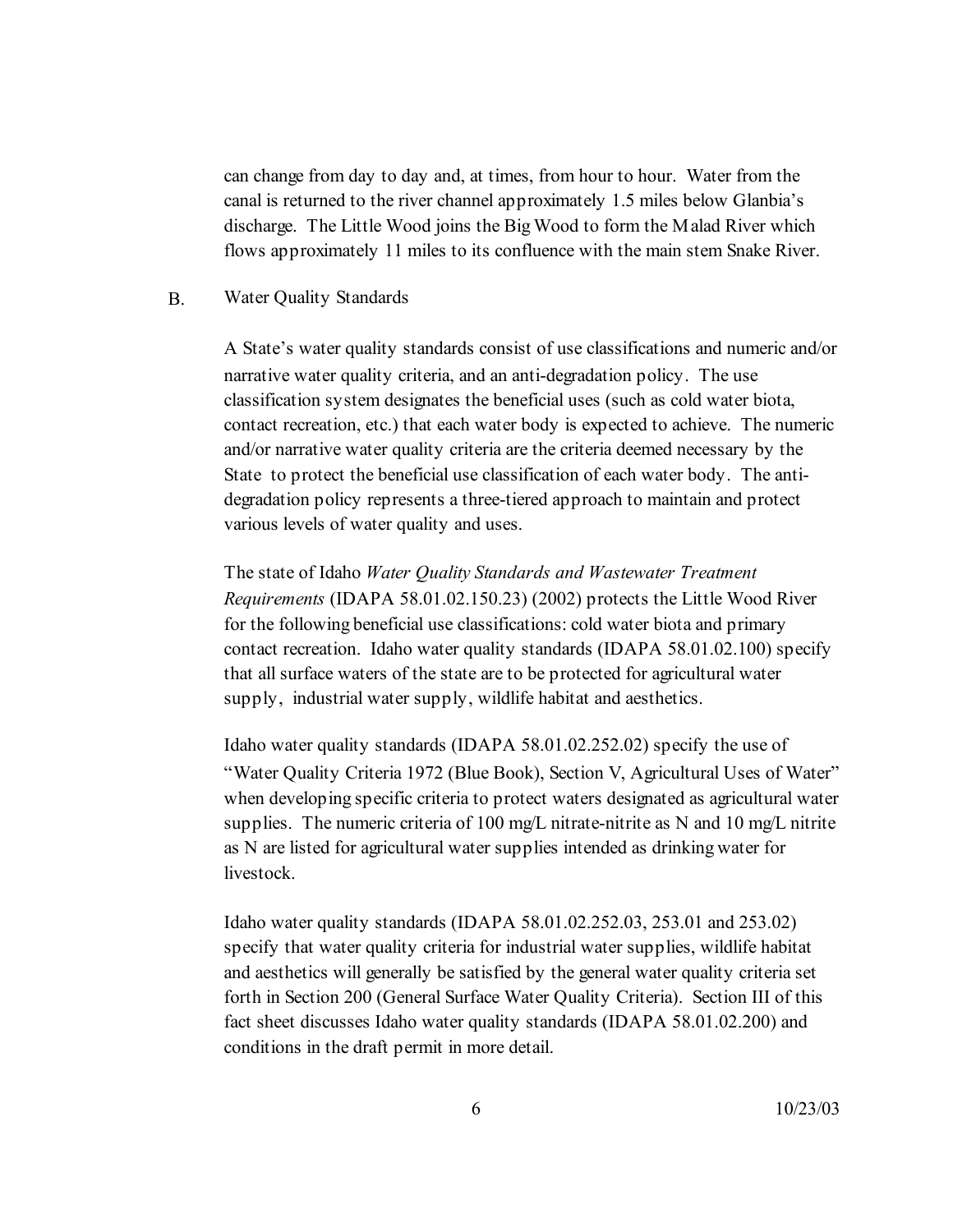In addition to federal regulations 40 CFR  $122.44(d)(1)(vii)$ , Section 301(b) of the Clean Water Act requires NPDES permits to include limits for all pollutants or parameters which "are or may be discharged at a level which will cause, have the reasonable potential to cause, or contribute to an excursion above any state water quality standard, including state narrative criteria for water quality." Therefore, Idaho water quality standards for the segment of the Little Wood River from Richfield to its mouth were considered in developing applicable effluent limitations for the Glanbia Foods Gooding facility.

C. Water Quality Limited Segment

A water quality limited segment is any water body, or definable portion of a water body, where it is known that water quality does not meet applicable water quality standards, and/or is not expected to meet applicable water quality standards. This segment of the Little Wood River has been listed as a water quality limited for nutrients, sediment, dissolved oxygen, flow alteration and pathogens. EPA's approval of the state's list added temperature as a parameter for the Little Wood River. In addition, the Idaho Department of Environmental Quality (IDEQ) considers this reach of the Little Wood River to be intermittant in accordance with the water quality standards (IDAPA 58.01.02.003.53).

Section 303(d) of the Clean Water Act requires States to develop a total maximum daily load (TMDL) management plan for water bodies determined to be water quality limited. A TMDL documents the amount of a pollutant a water body can assimilate without violating a state's water quality standards and allocates that load to known point sources and nonpoint sources. The IDEQ is scheduled to complete a TMDL for the Little Wood River by the end of calendar year 2004.

#### **III. EFFLUENT LIMITATIONS**

Sections 101, 301(b), 304, 308, 401, 402 and 405 of the Clean Water Act provide the basis for the effluent limitations and other conditions in the draft permit. EPA evaluates discharges with respect to these sections of the Clean Water Act and the relevant NPDES regulations in determining which conditions to include in the permit.

The EPA sets technology-based limits based on the effluent quality that is achievable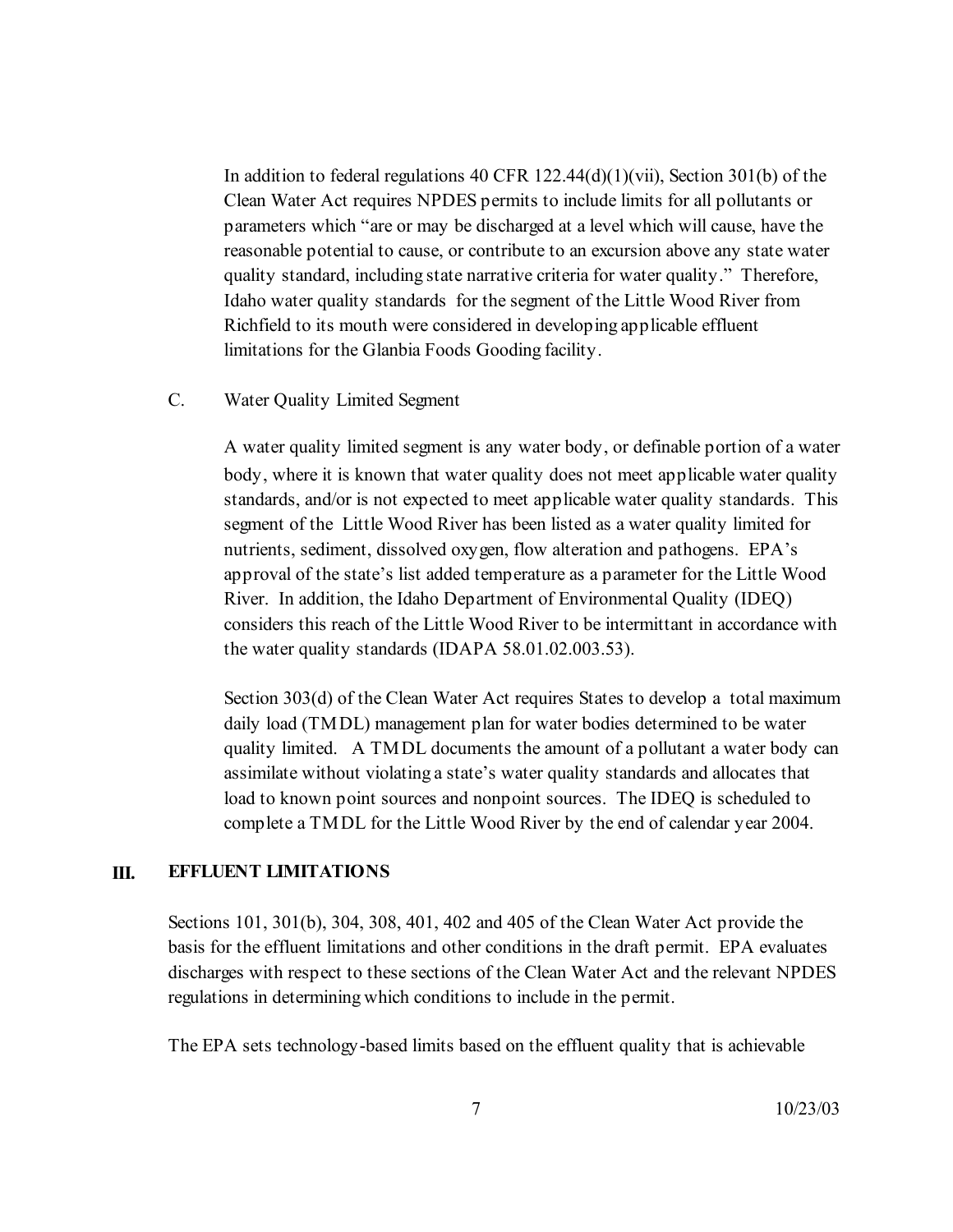using readily available technology. The EPA develops these limits based either on federally-promulgated effluent guidelines or, where such guidelines have not been promulgated for an industry, based on best professional judgment (BPJ).

In addition to the technology-based limits, Section 301(b) of the Clean Water Act requires that NPDES permits include limits for all pollutants or parameters which "are or may be discharged at a level which will cause, have the reasonable potential to cause, or contribute to an excursion above any state water quality standard, including state narrative criteria for water quality." The limits must be stringent enough to ensure that water quality standards are met (see section II.B. above), and must be consistent with any available waste load allocation (WLA). Therefore, the effluent limitations specified in an NPDES permit are developed from both technology available to treat the pollutants ("technologybased limits") and limits that are protective of the designated uses of the receiving water ("water quality-based limits"). For a pollutant for which both technology-based and water quality-based limits exist, the more stringent limits will be included in the permit. The draft permit limitations are based on Idaho's water quality standards and best professional judgment (BPJ) because effluent guidelines have not been established for purely non-contact cooling water discharges.

To determine whether water quality-based limits are needed and to develope those limits when necessary, EPA uses the approach outlined below:

- 1. Determine the appropriate water quality criteria
- 2. Determine whether there is "reasonable potential" to exceed the criteria
- 3. If there is "reasonable potential", then develop a WLA
- 4. Develop effluent limitations based on WLAs
- 5. Compare to technology-based limits and apply the more stringent limits
- A. Summary of Effluent Limitations and Monitoring Requirements

The following table summarizes the proposed effluent limitations and monitoring requirements included in the draft permit: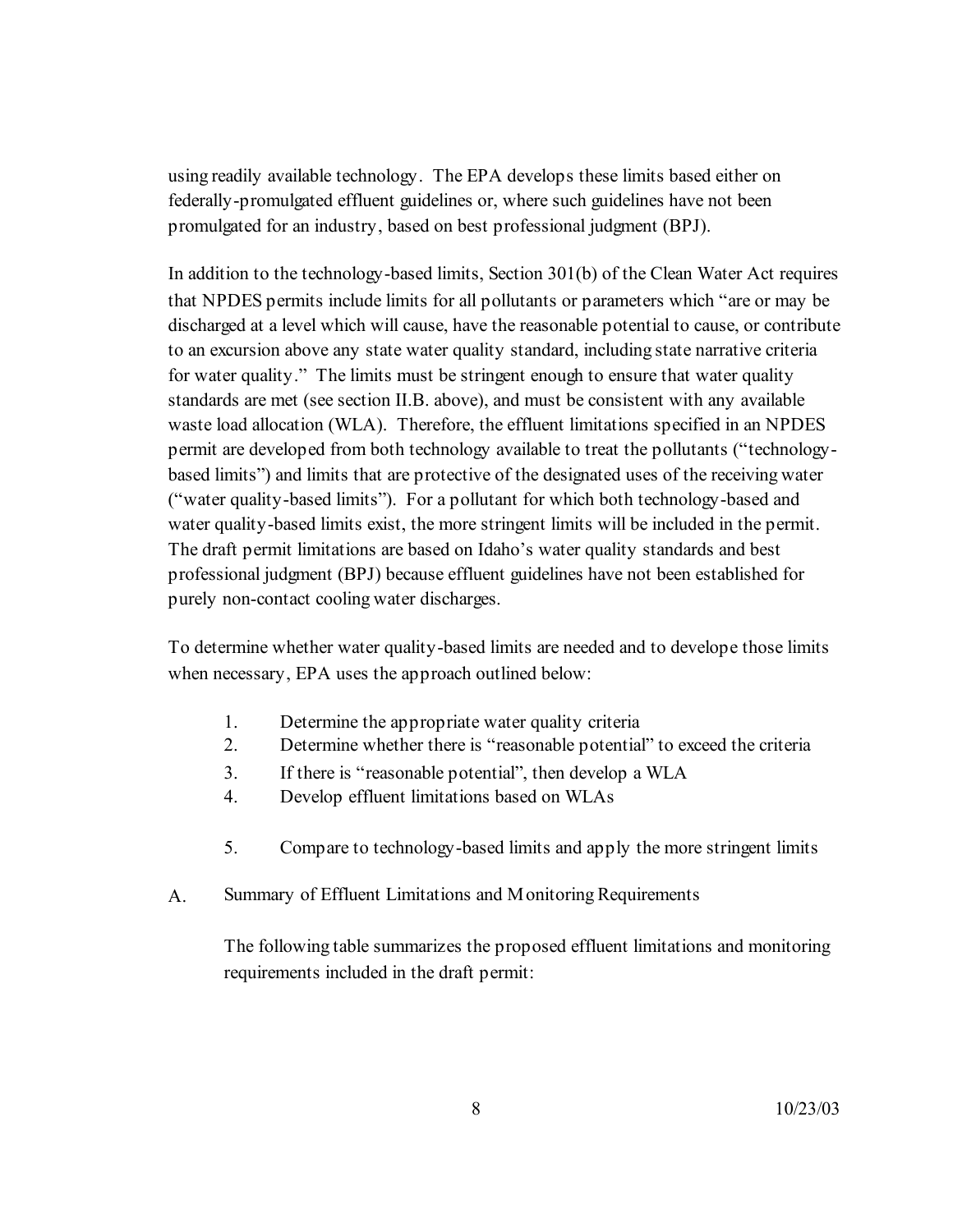| <b>Table 1. Effluent Limitations and Monitoring Requirements</b> |                 |                             |                                     |                  |                  |                            |                       |
|------------------------------------------------------------------|-----------------|-----------------------------|-------------------------------------|------------------|------------------|----------------------------|-----------------------|
| Parameter                                                        | Units           | <b>Effluent Limitations</b> |                                     |                  |                  | Monitoring<br>Requirements |                       |
|                                                                  |                 | Average<br>Monthly          | <b>Instantaneou</b><br>s<br>Maximum | Minimum<br>Daily | Maximum<br>Daily | Sample<br>Frequency        | Sample<br><b>Type</b> |
| Outfall Flow                                                     | gpd             | --                          |                                     |                  |                  | continuou<br>S             | recording             |
| $E.$ coli <sup>1,2</sup>                                         | $\#/100$ ml     | 126                         |                                     |                  |                  | weekly                     | grab                  |
| pН                                                               | S.U.            | $-$                         | $-$                                 | 6.5              | 9.0              | daily                      | grab                  |
| Temperature                                                      | $\rm ^{\circ}C$ |                             | 22                                  |                  | 19 <sup>3</sup>  | continuou<br>S             | recording             |
| Dissolved Oxygen                                                 | mg/L            |                             |                                     | $\geq 6.0$       |                  | daily                      | grab                  |
|                                                                  | mg/L            |                             | report                              |                  |                  | monthly                    | grab                  |
| <b>BOD</b>                                                       | lbs/day         |                             | report                              |                  |                  | monthly                    | Grab                  |
|                                                                  | mg/L            |                             |                                     |                  | report           | monthly                    | grab                  |
| Total Ammonia as N                                               | lbs/day         |                             |                                     | --               | report           | monthly                    | grab                  |
|                                                                  | mg/L            | $\overline{\phantom{0}}$    |                                     |                  | 0.1              | monthly                    | grab                  |
| Total Phosphorus as<br>P <sup>4</sup>                            | lbs/day         |                             |                                     |                  | 0.5              | monthly                    | grab                  |

Minimum level is <1 organism per 100 ml for E. coli.

Reporting is required within 24-hours if the maximum daily limit is violated.

For temperature, the maximum daily is the highest daily average temperature recorded for the month.

Method detection limit is  $0.010$  mg/L for total phosphorus as P.

In addition to the requirements listed above, the following limitations shall also apply:

- 1. The permit is for the discharge of non-contact cooling water only. It does not authorize the discharge of any other waste streams, including spills and other unintentional or non-routine discharges of pollutants, that are not part of the normal operation of the facility as disclosed in the permit application, or any pollutants that are not ordinarily present in such waste streams.
- 2. There shall be no discharge of hazardous materials in concentrations found to be of public health significance or to impair designated beneficial uses (IDAPA 58.01.02.200.01).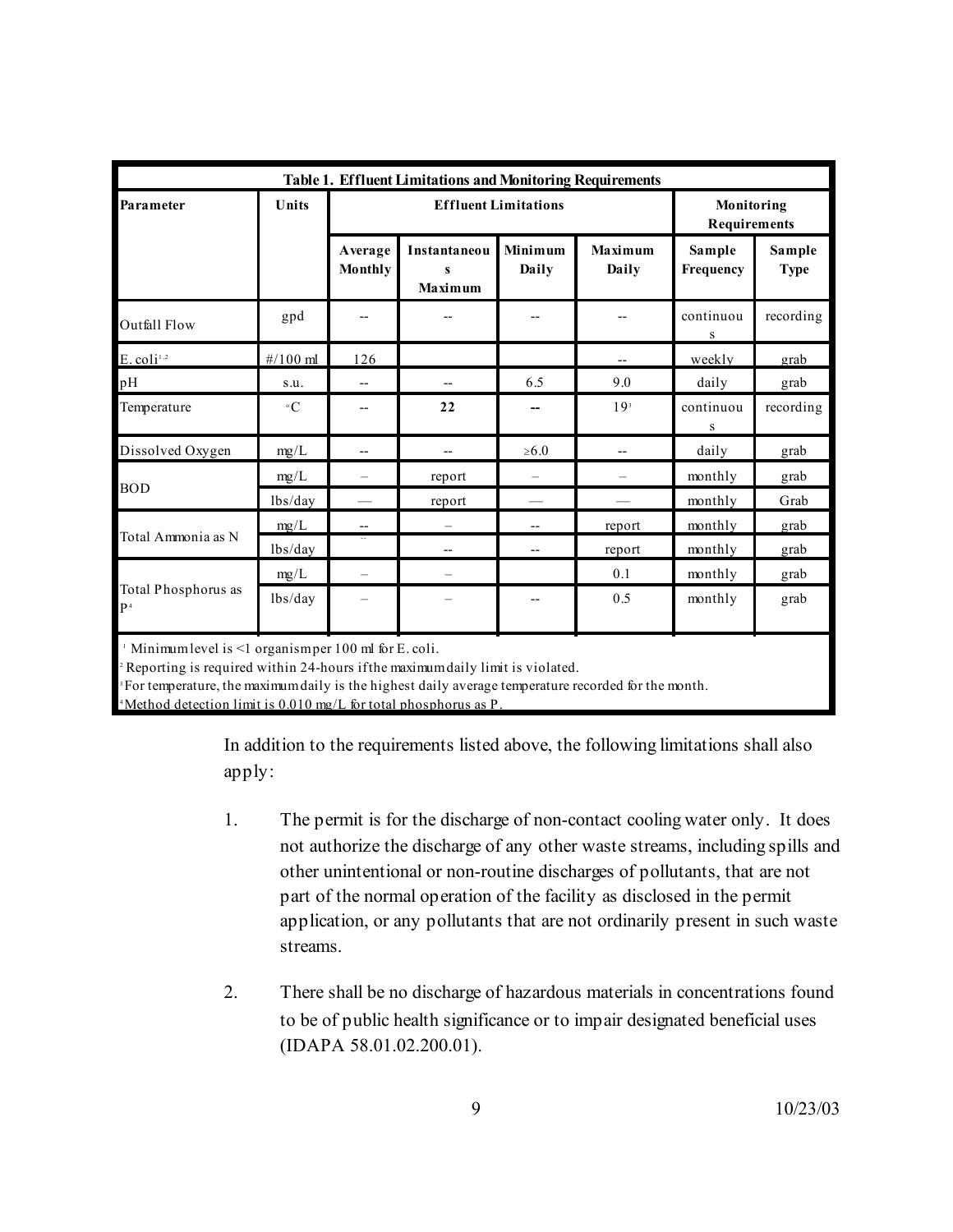- 3. There shall be no discharge of chemicals or toxic pollutants in toxic amounts (Section 101(a)(3) of the Clean Water Act and IDAPA 58.01.02.200.02).
- 4. There shall be no discharge of deleterious materials in concentrations that impair beneficial uses of the receiving water (IDAPA 58.01.02.200.03).
- 5. There shall be no discharge of floating , suspended, or submerged matter of any kind in concentrations causing nuisance or objectionable conditions or that may impair designated beneficial uses (IDAPA 58.01.02.200.05).
- 6. There shall be no discharge of excess nutrients that can cause visible slime growths or other nuisance aquatic growths impairing designated beneficial uses (IDAPA 58.01.02.200.06).
- 7. There shall be no discharge of oxygen-demanding materials in concentrations that would result in anaerobic water conditions (IDAPA 58.01.02.200.07).
- 8. There shall be no discharge of sediment in quantities which would impair designated beneficial uses (IDAPA 58.01.02.200.08).
- B. Evaluation of Effluent Limitations and Monitoring Requirements
	- 1. Zero Flow in Little Wood and Glanbia Discharge Less Than 1 CFS. Numeric water quality standards only apply to intermittent waters during optimum flow periods sufficient to support the uses for which the water body is designated. For aquatic life uses, optimum flow is equal to or greater than one (1) cfs (IDAPA 58.01.02.070.06). Therefore, when the flow in the Little Wood River (including Glanbia's discharge) is less than 1 cfs, the numeric water quality standards do not apply; however, the narrative standards are still applicable. Because of the extreme flow variation in this reach of the Little Wood River, and to comply with the narrative standards, the draft permit requires that Glanbia's discharge meet the effluent limits whenever they discharge.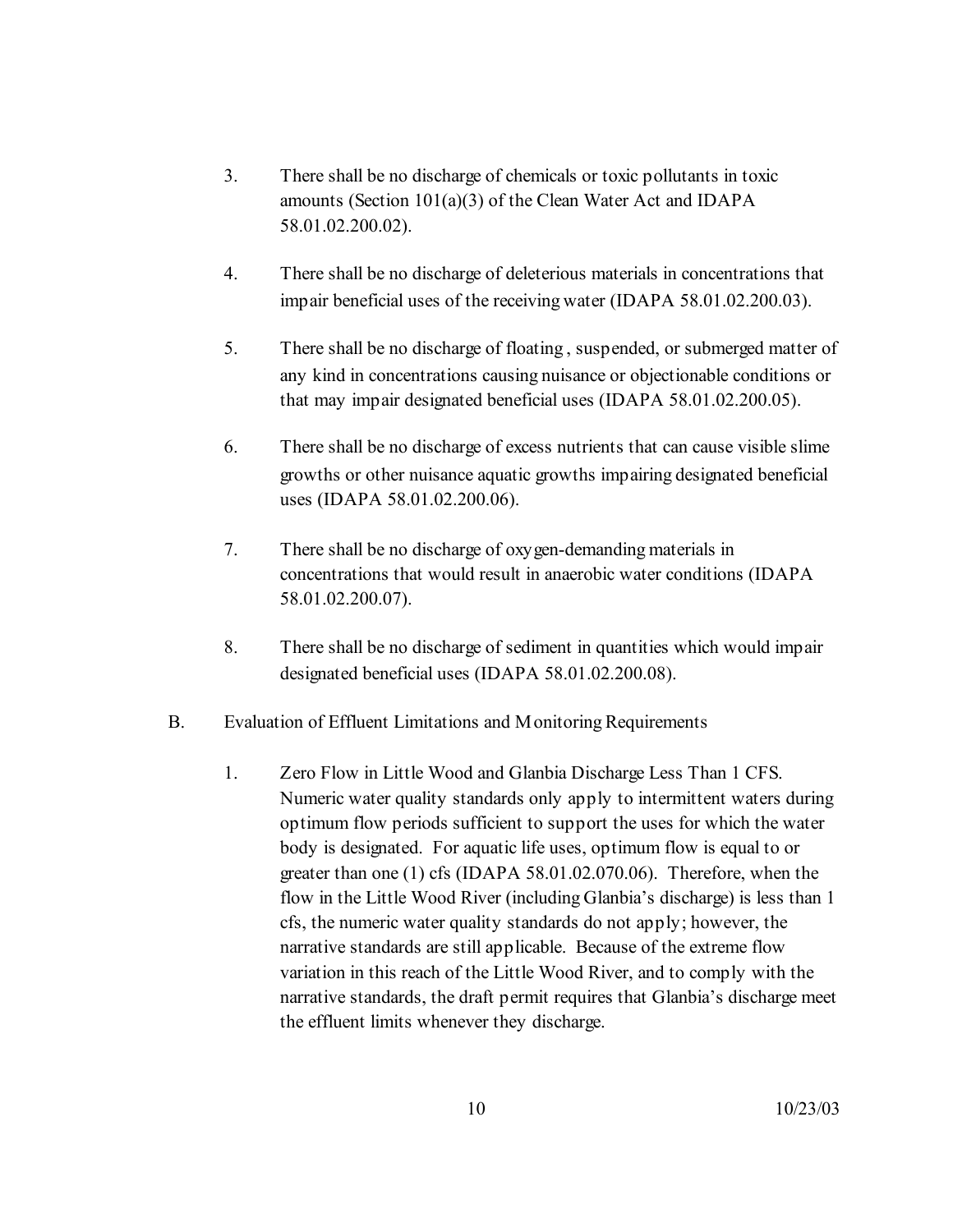- 2. Flow in the Little Wood.
	- a. Outfall Flow: The proposed monitoring frequency for flow is continuous when discharging in order to determine compliance with the mass-based effluent limitations (i.e. lbs/day) proposed in the draft permit.
	- b. Hydrogen ion concentration (pH): The federal technology-based requirements for pH (40 CFR §405.95) specify daily and monthly average pH limits of 6.0 to 9.0 standard units. The Idaho water quality standards for aquatic life specify pH limits of 6.5 to 9.5 standard units (IDAPA 58.01.02.250.01.a.). It is anticipated that a mixing zone will not be authorized for the water quality-based criterion for pH. Therefore, this criterion must be met before the effluent is discharged to the receiving water. Technology-based effluent limits for pH must also be met before the effluent is discharged to the receiving water. To ensure that both water quality-based and technology-based requirements are met, the draft permit incorporates the lower range of the water quality standard (6.5 standard units) and the upper range of the technology based limits (9.0 standard units).

The proposed monitoring frequency is daily in order to determine compliance with federal regulations 40 CFR §405.95.

- c. Temperature: The Idaho water quality standards (IDAPA 58.01.02.401.03) require that industrial discharges must not affect the receiving water outside the mixing zone so that:
	- (1) The temperature of the receiving water or of downstream waters will interfere with designated beneficial uses.
	- (2) Daily and seasonal temperature cycles characteristic of the water body are not maintained.
	- (3) If the water is designated for cold water aquatic life,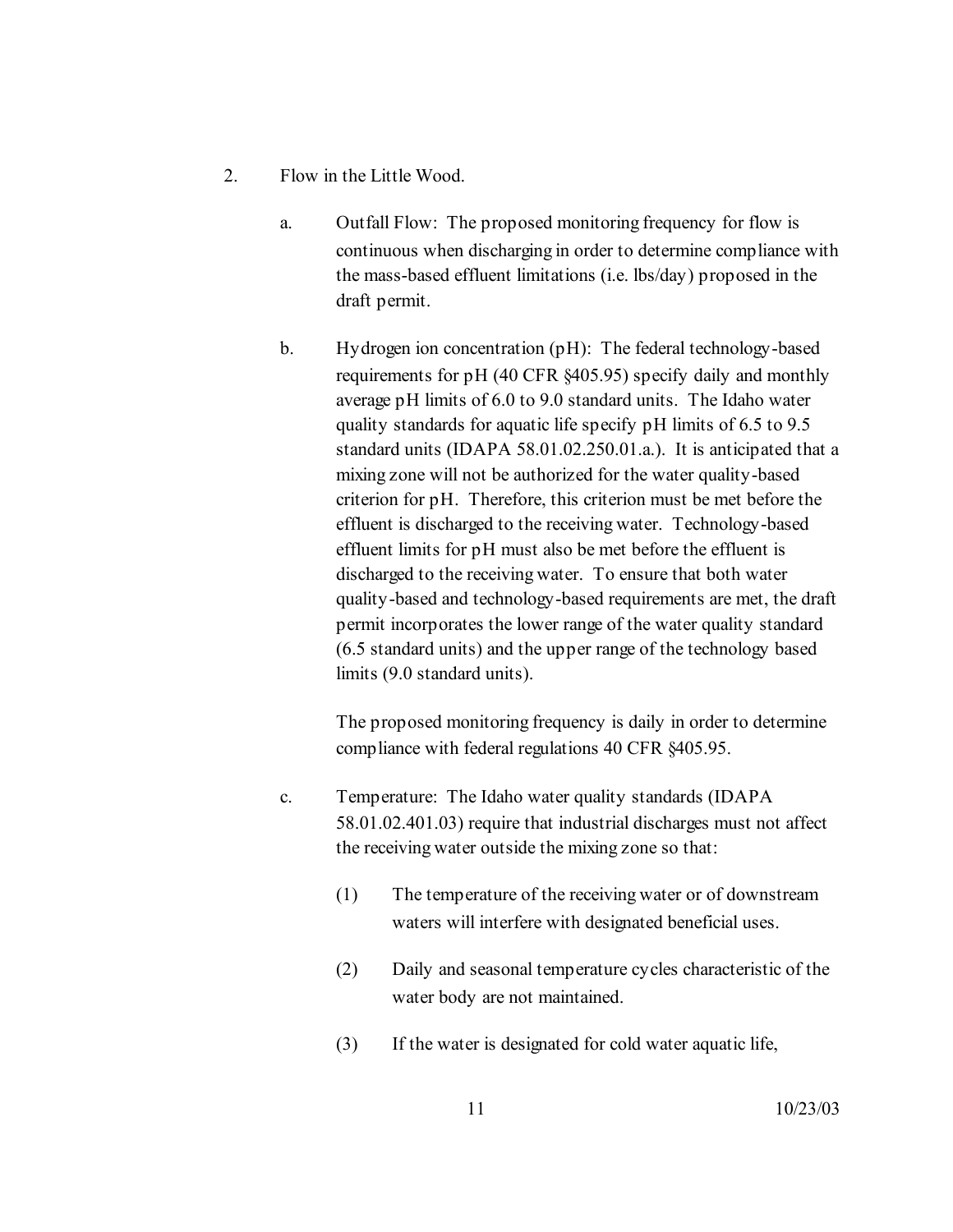seasonal cold water aquatic life, or salmonid spawning, the induced variation is more than plus one  $(+1)$  degree C.

(4) If temperature criteria for the designated aquatic life use are exceeded in the receiving waters upstream of the discharge due to natural background conditions, then item (3) above does not apply and instead wastewater must not raise the receiving water temperature by more than three tenths (0.3) degrees C.

The IDEQ does not currently have the data to determine that temperature exceedances upstream of the Glanbia facility are due to natural background conditions. Until such a determination is made, provision (4) above cannot be implemented.

The instream temperature criterion for the Little Wood River is 19 °C as a maximum daily average and 22 °C as an instantaneous maximum. Because the flow in the Little Wood River is so variable and the stream is at times effluent dominated, the EPA followed a conservative approach to establish effluent limits for temperature, and has required that the criteria be met at end of pipe.

Based on effluent monitoring data, Glanbia will not be able to meet this limit. State water quality standards (IDAPA 16.01.02.400.03) indicate that discharge permits for point sources may incorporate schedules of compliance which allow a discharger to phase in, over time, compliance with water quality-based effluent limitations when new limitations are in the permit for the first time. Glanbia may request a compliance schedule from IDEQ which will be included in the state 401 certification of this permit. Federal requirements for schedules of compliance are specified under 40 CFR § 122.47 and include submittal of annual progress reports to EPA. Based on preliminary comments from IDEQ, the draft permit proposes the following milestones in regard to the annual reports. If Glanbia does not request a compliance schedule and one is not included in the 401 certification by the state, then EPA will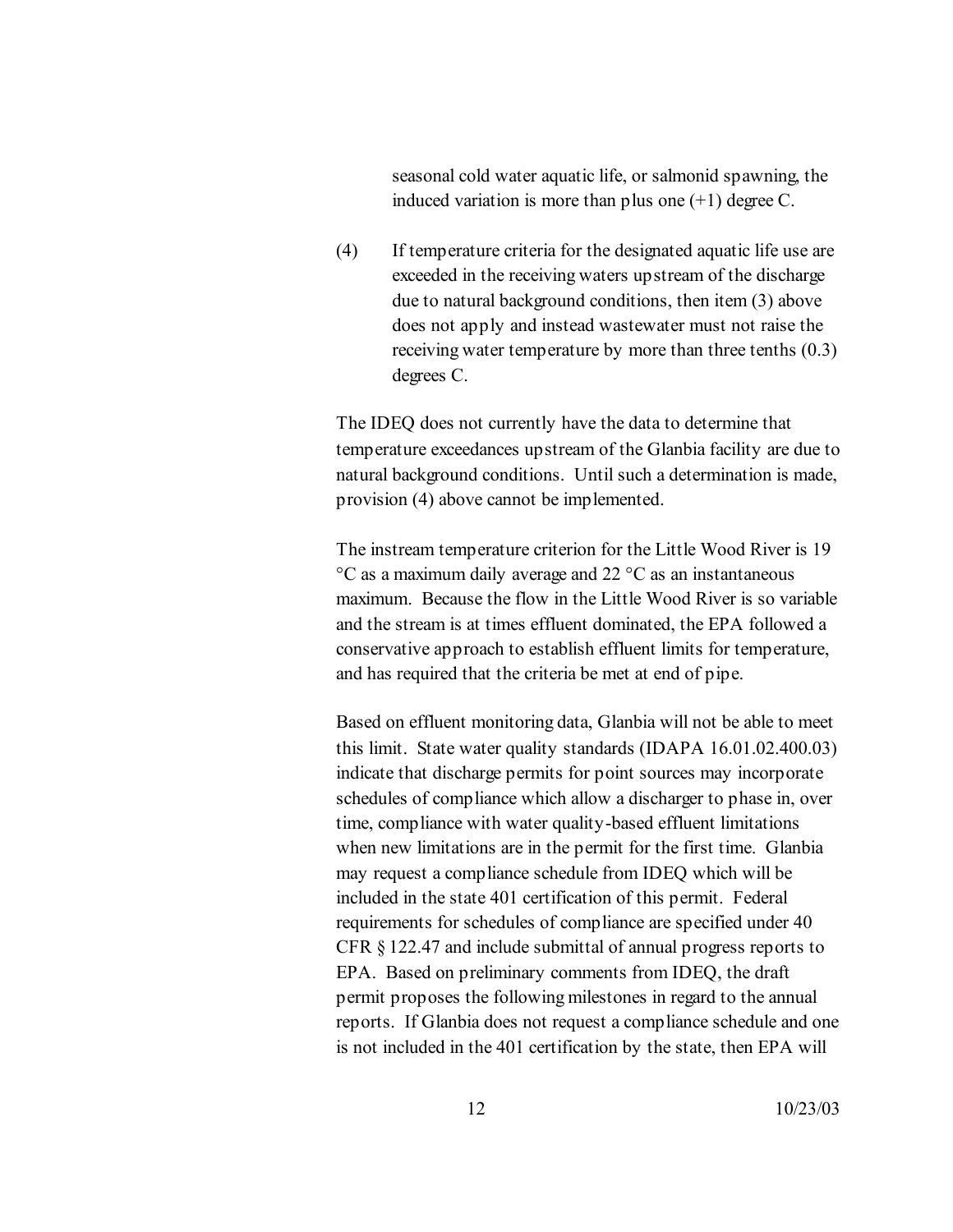remove the milestones and annual report requirements from the permit.

- (1) The permittee must achieve compliance with the effluent limitations for temperature and phosphorus by November 1, 2004
- (2) After 12 months of monitoring, EPA and IDEQ will establish final effluent limits which will become binding on the facility. The facility must be in compliance with the final effluent limitations as soon as practicable and in no event not later than the expiration date of the permit.
- d. Dissolved Oxygen: The Idaho water quality standards for waters designated for cold water biota (IDAPA 58.01.02.250.02.a.) require that dissolved oxygen concentrations must exceed 6.0 mg/L at all times.

Due to the lack of historical receiving stream monitoring data (i.e., D.O. and BOD) for the Little Wood River, modeling to determine the potential dissolved oxygen sag could not be conducted. However, the minimum dissolved oxygen concentration specified in the state water quality standards is proposed in the draft permit. In addition, the draft permit proposes monitoring requirements for BOD and dissolved oxygen to assist in the evaluation of future effluent limitations (see also Section IV).

The proposed monitoring frequency is daily in order to determine compliance with state water quality standards (IDAPA 58.01.02.250.02.a.) and the proposed effluent limitations which are based on the monitoring data of the effluent from the Glanbia Foods facility in Gooding, Idaho.

e. Nutrients: Idaho water quality standards (IDAPA 58.01.02.200.06) specify narrative criteria which require that surface waters of the state shall be free from excess nutrients that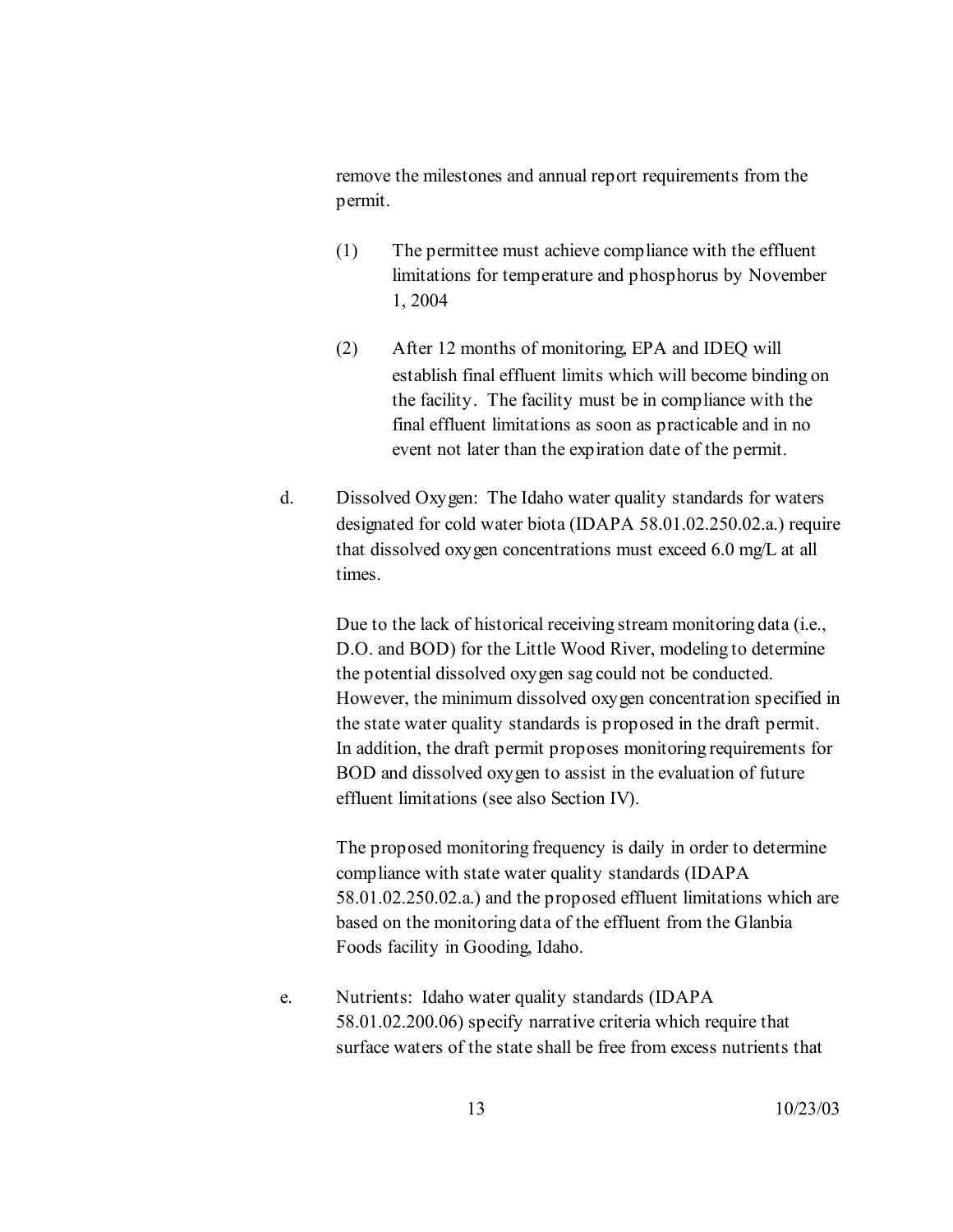can cause visible slime growths or other nuisance aquatic growths impairing designated beneficial uses. Furthermore, numeric criteria are specified in Idaho water quality standards for ammonia (IDAPA 58.01.02.250.02.c. and 58.01.02.250.02.e.iii) and for nitrate and nitrite (IDAPA 58.01.02.252.02.).

- (1). Excess Nutrients. The draft permit proposes that the facility meet a narrative standard for excess nutrients.
- (2). Total Ammonia (NH<sub>3</sub> as N): IDEQ-Twin Falls indicated there are no ammonia or pH data on the Little Wood River in the area of the Glanbia discharge. Further, there are no effluent ammonia data for the facility. Therefore, the draft permit includes monitoring of the effluent as well as the river to assist in the evaluation of future effluent limitations and the TMDL which is scheduled to be completed in calendar year 2004.
- (3). Nitrate-Nitrite as N. Idaho water quality standards (IDAPA 58.01.02.250.03.b) specify the use of "Water Quality Criteria 1972 (Blue Book), Section V, Agricultural Uses of Water" when developing specific criteria to protect waters designated as agricultural water supplies. The numeric criteria of 100 mg/L nitrate-nitrite as N is listed for agricultural water supplies intended as drinking water for livestock. Based on the Glanbia application, the maximum potential discharge of nitrate-nitrite would be 2.6 mg/L (13#/day) at a maximum documented flow of 0.6 MGD. There is no reasonable potential for this discharge to violate the state water quality standards.

The draft permit does not propose any effluent limitations for nitrate-nitrite because there is no reasonable potential for the discharge to cause an exceedance of the applicable water quality criteria.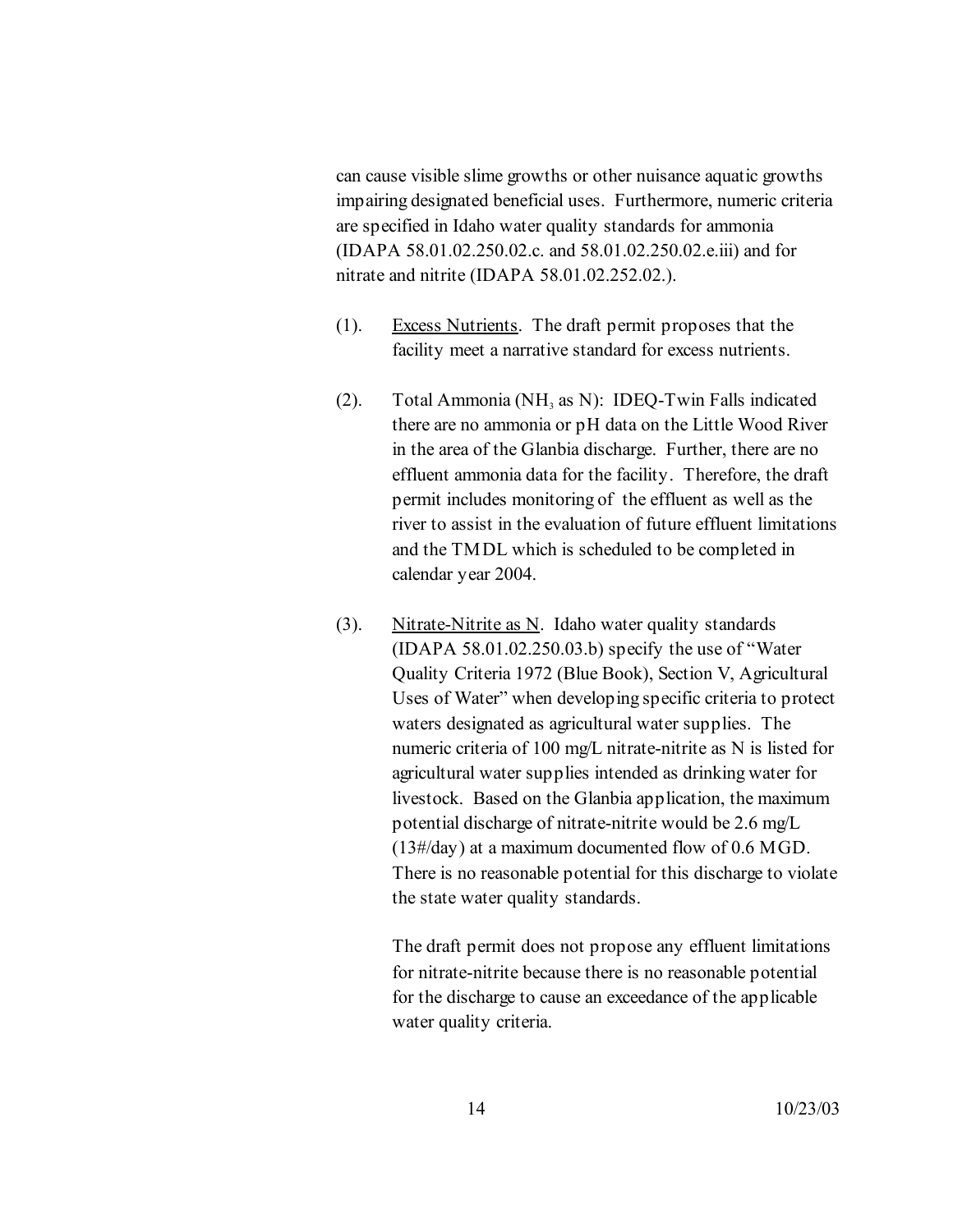- (4). Nitrite as N. Idaho water quality standards (IDAPA 58.01.02.250.03.b) specify the use of "Water Quality Criteria 1972 (Blue Book), Section V, Agricultural Uses of Water" when developing specific criteria to protect waters designated as agricultural water supplies. The numeric criteria of 10 mg/L nitrite as N is listed for agricultural water supplies intended as drinking water for livestock. While there are no separate data for nitrite, based on the information available for nitrate, and using the same design criteria, there is no reasonable potential for the discharge to cause an exceedance of the applicable water quality criteria.
- (5). Total Phosphorus as P. As indicated in Section II.C., federal regulations 40 CFR  $122.44(d)(1)(vii)(B)$  require EPA to include effluent limitations for a discharge based on waste load allocations (WLAs) specified in an approved TMDL. The TMDL for the Little Wood River is scheduled to be completed by the end of calendar year 2004. A reopener clause is included in the draft permit to allow inclusion of any waste load allocations that may be developed for the Glanbia discharge. In the interim, the IDEQ has required that the discharge meet an instream phosphorus limit of 0.1 mg/L

#### f. Hazardous Materials

In accordance with Idaho water quality standards (IDAPA 58.01.02.200.01), the surface waters of the state shall be free from hazardous materials in concentrations found to be of public health significance or to impair designated beneficial uses.

The draft permit proposes that the facility meet a narrative standard for hazardous materials.

g. Toxic Substances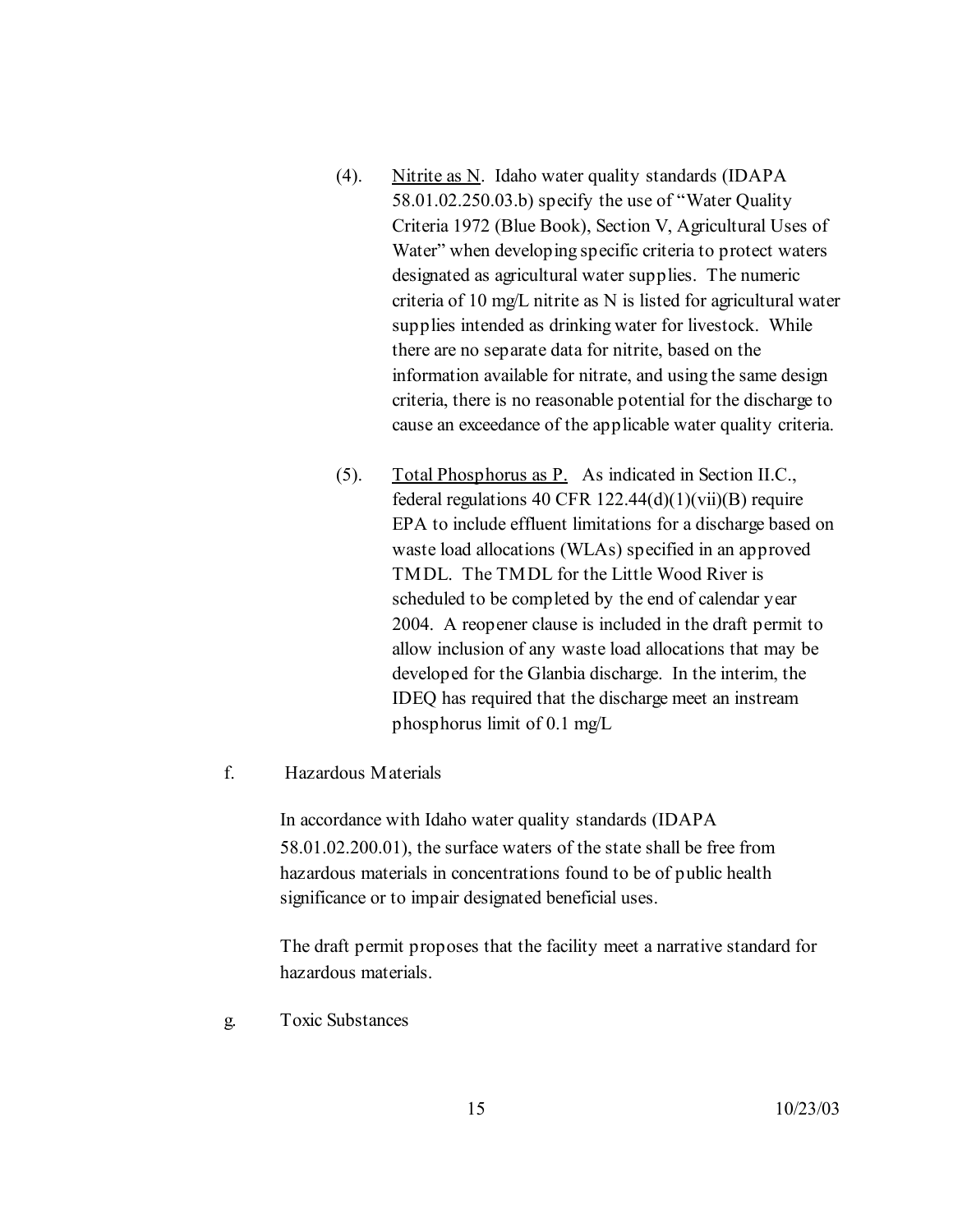In accordance with Idaho water quality standards (IDAPA 58.01.02.200.02) and Section 101(a)(3) of the Clean Water Act, surface waters of the state shall be free from toxic substances in concentrations that impair designated beneficial uses.

The draft permit proposes that the facility meet a narrative standard that the facility shall not discharge chemicals or toxic pollutants in toxic amounts.

h. Deleterious Materials

In accordance with Idaho water quality standards (IDAPA 58.01.02.200.03), the receiving waters of the state shall be free from deleterious materials in concentrations that impair beneficial uses.

The draft permit proposes that the facility meet a narrative standard for deleterious materials.

i. Floating, Suspended or Submerged Matter

In accordance with Idaho water quality standards (IDAPA 58.01.02.200.05), the receiving waters of the state shall be free from floating, suspended or submerged matter of any kind in concentrations causing nuisance or objectionable conditions or that impair designated beneficial uses.

The draft permit proposes that the facility meet a narrative standard for floating, suspended and submerged matter.

j. Excess nutrients (IDAPA 58.01.02.200.06)

#### (**see Section III.B.5.a.)**

k. Oxygen-demanding materials (IDAPA 58.01.02.200.07)

## **(see Section III.B.4.)**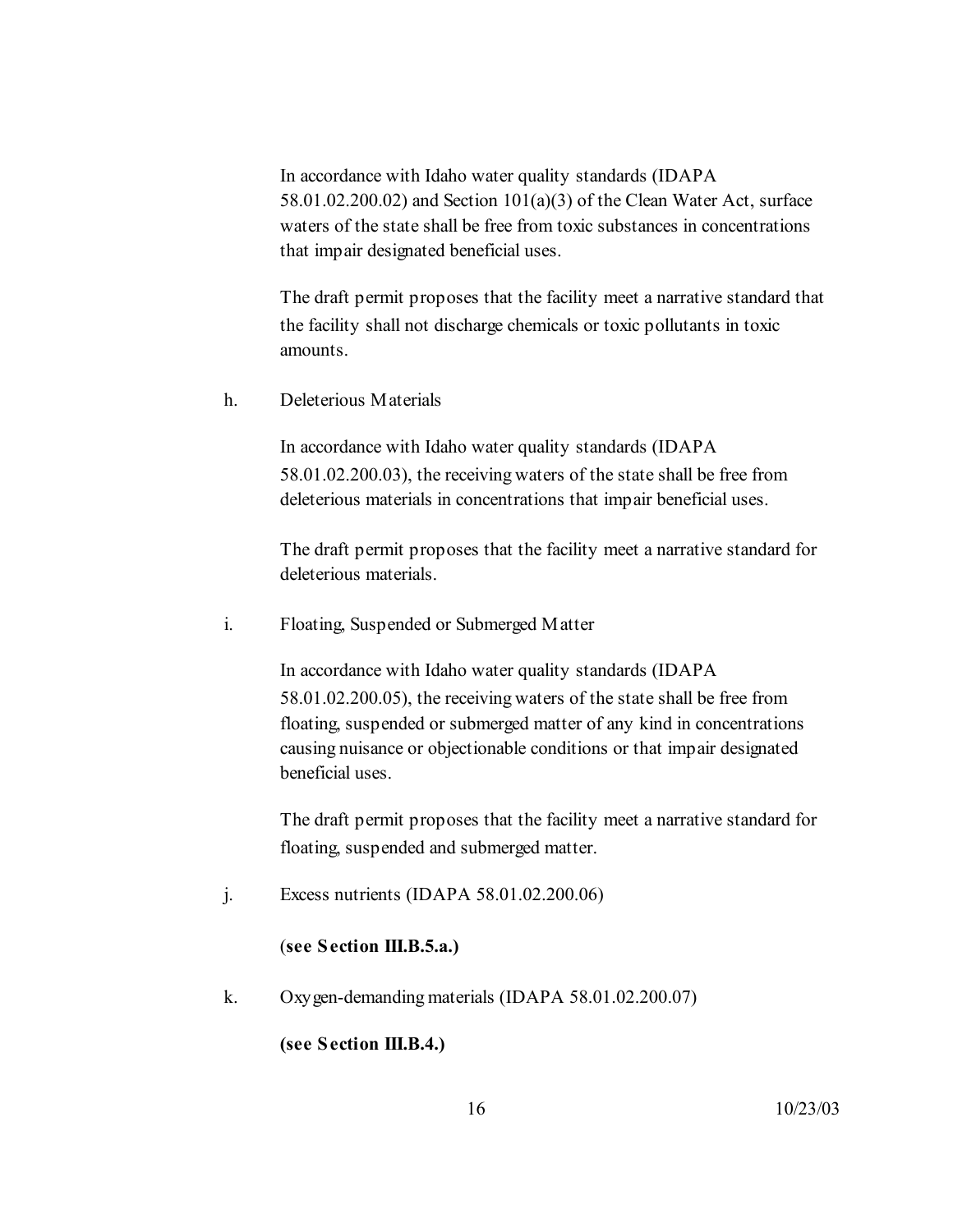## C. Antidegradation

The state of Idaho has adopted an anti-degradation policy (IDAPA 58.01.02.051) as part of their water quality standards. The anti-degradation policy represents a three-tiered approach to maintain and protect various levels of water quality and uses. The Little Wood River at Glanbia's point of discharge is classified as a Tier 1 water. Tier 1 waters shall be protected and maintained for existing water uses. EPA is requesting that the state of Idaho certify that its 401 certification, that the conditions and requirements within the permit are consistent with and protective of the designated uses of the receiving waters.

## **IV. MONITORING REQUIREMENTS**

Section 308 of the Clean Water Act and federal regulation 40 CFR §122.44(i) requires that monitoring be included in permits to determine compliance with effluent limitations. Additionally, monitoring may be required to gather data for future effluent limitations or to monitor effluent impacts on receiving water quality. Monitoring frequencies are based on the nature and effect of the pollutant, as well as a determination of the minimum sampling necessary to adequately monitor the facility's performance. The permittee is responsible for conducting the monitoring and for reporting results with Discharge Monitoring Reports (DMRs) to EPA.

A. Summary of Effluent Monitoring Requirements in Draft NPDES Permit

The proposed effluent monitoring requirements are summarized in Table 1 and described in Section III. Effluent Limitations.

B. Summary of Receiving Water Monitoring Requirements in Draft NPDES Permit

The purpose of receiving water monitoring is to determine water quality conditions as part of the effort to issue the permit and evaluate the reasonable potential for the discharge to cause the receiving waters to not meet state water quality criteria. Table 2 summarizes the receiving water monitoring requirements proposed in the draft permit **whenever Glanbia is discharging to the Little Wood River**: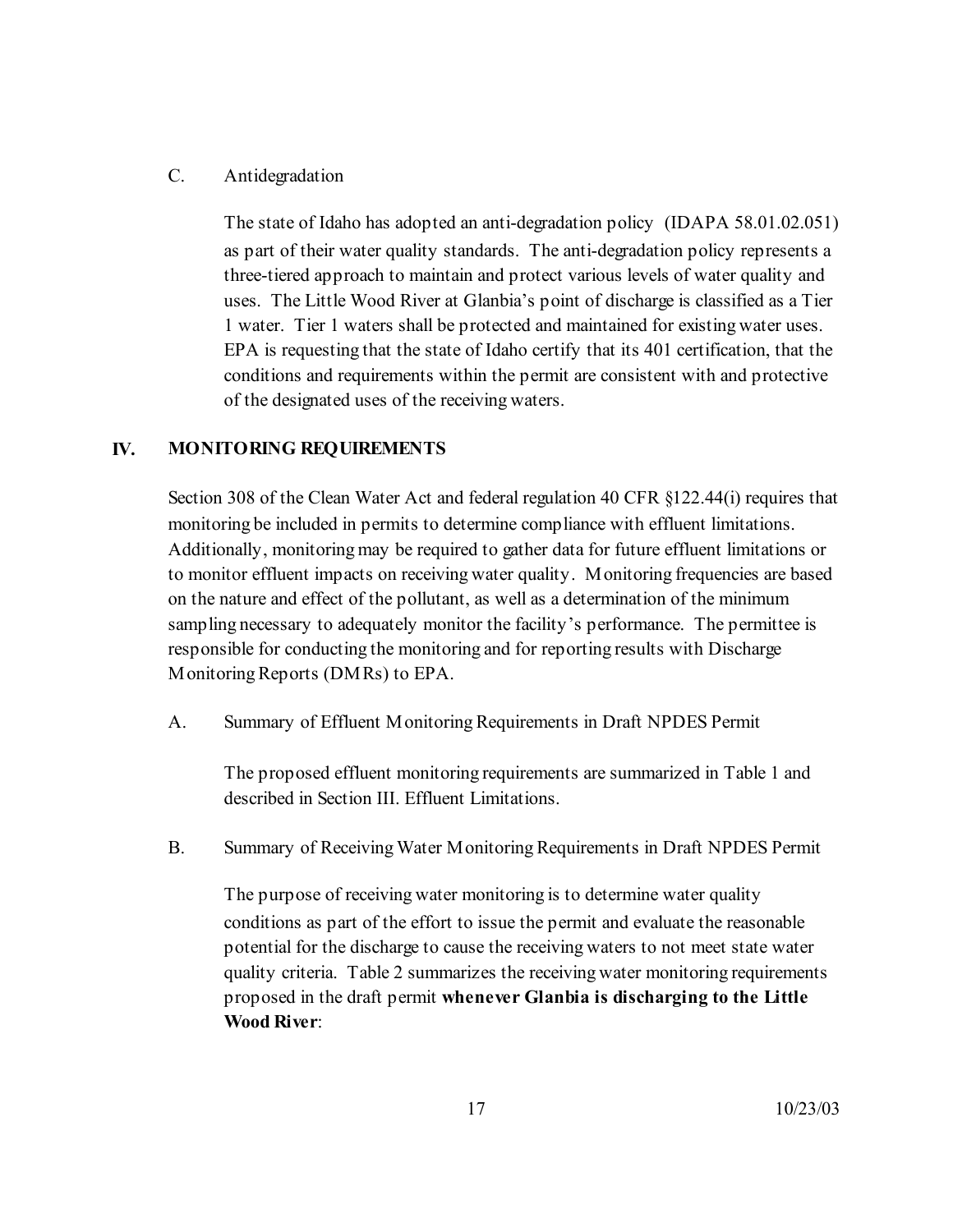| <b>Table 2: Receiving Water Monitoring Requirements</b> |               |                                    |                        |                     |                |
|---------------------------------------------------------|---------------|------------------------------------|------------------------|---------------------|----------------|
| Parameter                                               | Units         | Method<br>Detection<br>Limit (MDL) | Monitoring<br>Location | Sample<br>Frequency | Sample<br>Type |
| Flow                                                    | cfs           |                                    | $up-$ &<br>downstream  | continuous          | recording      |
| pH                                                      | S.U.          |                                    | up- $\&$<br>downstream | monthly             | grab           |
| Temperature                                             | ${}^{\circ}C$ |                                    | $up-$ &<br>downstream  | continuous          | recording      |
| Dissolved Oxygen (DO)                                   | mg/L          | 0.050                              | $up-$ &<br>downstream  | monthly             | grab           |
| <b>BOD</b>                                              | mg/L          |                                    | $up-$ &<br>downstream  | monthly             | grab           |
| Total Ammonia as N                                      | mg/L          | 0.010                              | $up-$ &<br>downstream  | monthly             | grab           |
| Total Phosphorus as P                                   | mg/L          | 0.010                              | $up-$ &<br>downstream  | monthly             | grab           |

#### 1. Flow

The draft permit proposes receiving water monitoring requirements for flow of the Little Wood River to assist in future efforts to evaluate the reasonable potential for the discharge to cause or contribute to the receiving waters not meeting state water quality criteria for temperature, nutrients, and dissolved oxygen.

2. Hydrogen ion concentration (pH)

The draft permit proposes receiving water monitoring requirements for pH to assist in future efforts to evaluate the reasonable potential for the discharge to cause or contribute to the receiving waters not meeting state water quality criteria for ammonia.

3. Temperature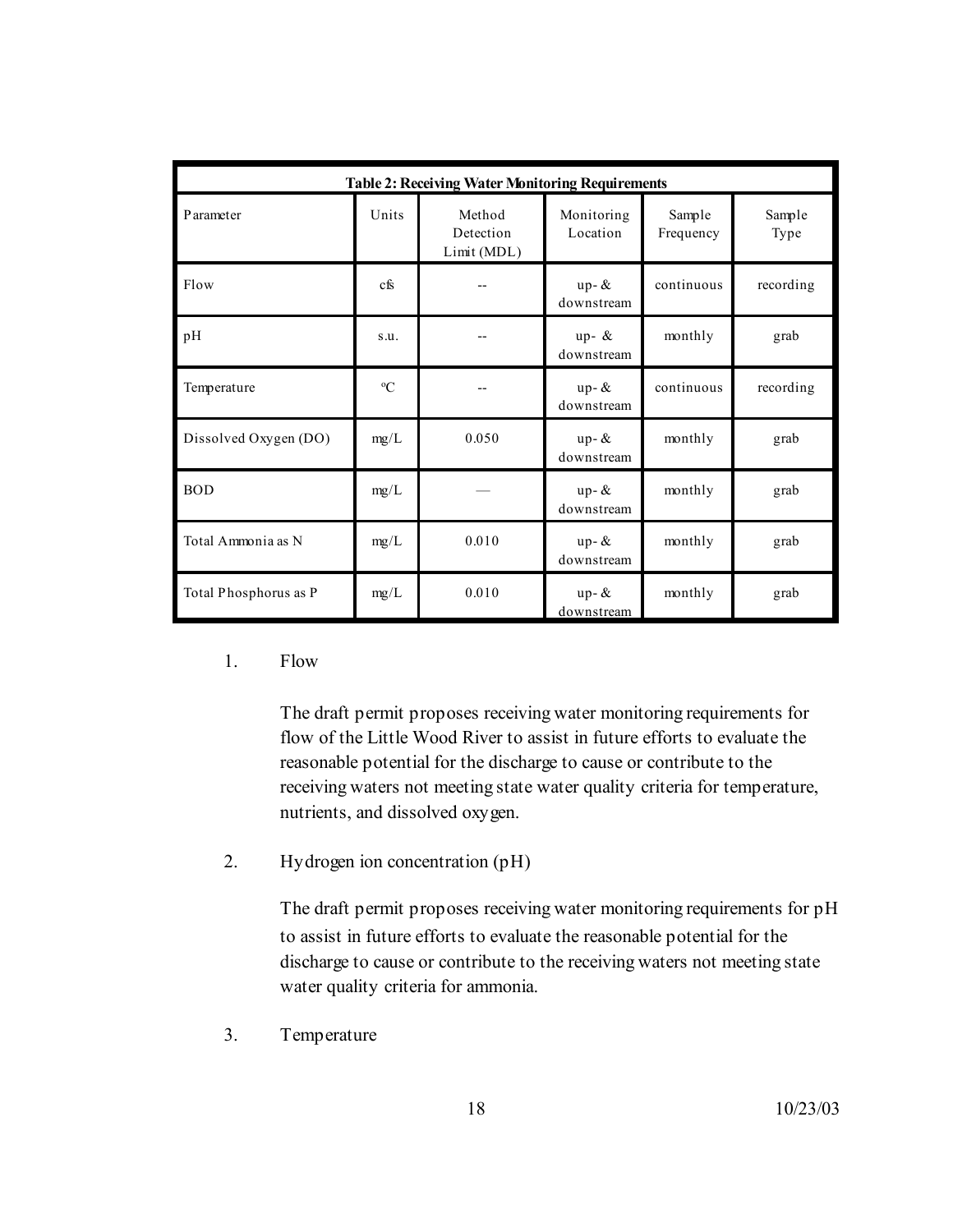Idaho water quality standards specify numeric temperature and ammonia criteria for waters designated for cold water biota (IDAPA 58.01.02.250.02.b. and c.). The draft permit proposes receiving water monitoring requirements for temperature to assist in future efforts to evaluate the reasonable potential for the discharge to cause or contribute to the receiving waters not meeting these state water quality criteria.

4. Dissolved Oxygen

Idaho water quality standards specify numeric dissolved oxygen criteria for waters designated for cold water biota (IDAPA 58.01.02.250.02.a.).

The draft permit proposes receiving water monitoring requirements for dissolved oxygen to assist in future efforts to evaluate the reasonable potential for the discharge to cause or contribute to the receiving waters not meeting state water quality criteria.

## **V. OTHER PERMIT CONDITIONS**

Quality Assurance Plan (QAP)

The federal regulation 40 CFR §122.41(e) requires the permittee to ensure adequate laboratory controls and appropriate quality assurance procedures in order to properly operate and maintain all facilities which it uses. Therefore, the draft permit requires the permittee to develop a QAP that will 1) assist in planning for the collection and analysis of samples in support of the permit, 2) ensure that the monitoring data submitted are accurate and 3) explain data anomalies if they occur. The QAP shall consist of standard operating procedures the permittee must follow for collecting, handling, storing and shipping samples, laboratory analysis, and data reporting. The permittee is required to notify EPA and IDEQ that the QAP has been developed and implemented within 120 days of the effective date of the draft permit.

EPA recommends the following references when developing an adequate QAP:

Requirements for Quality Assurance Project Plans, EPA QA/R-5.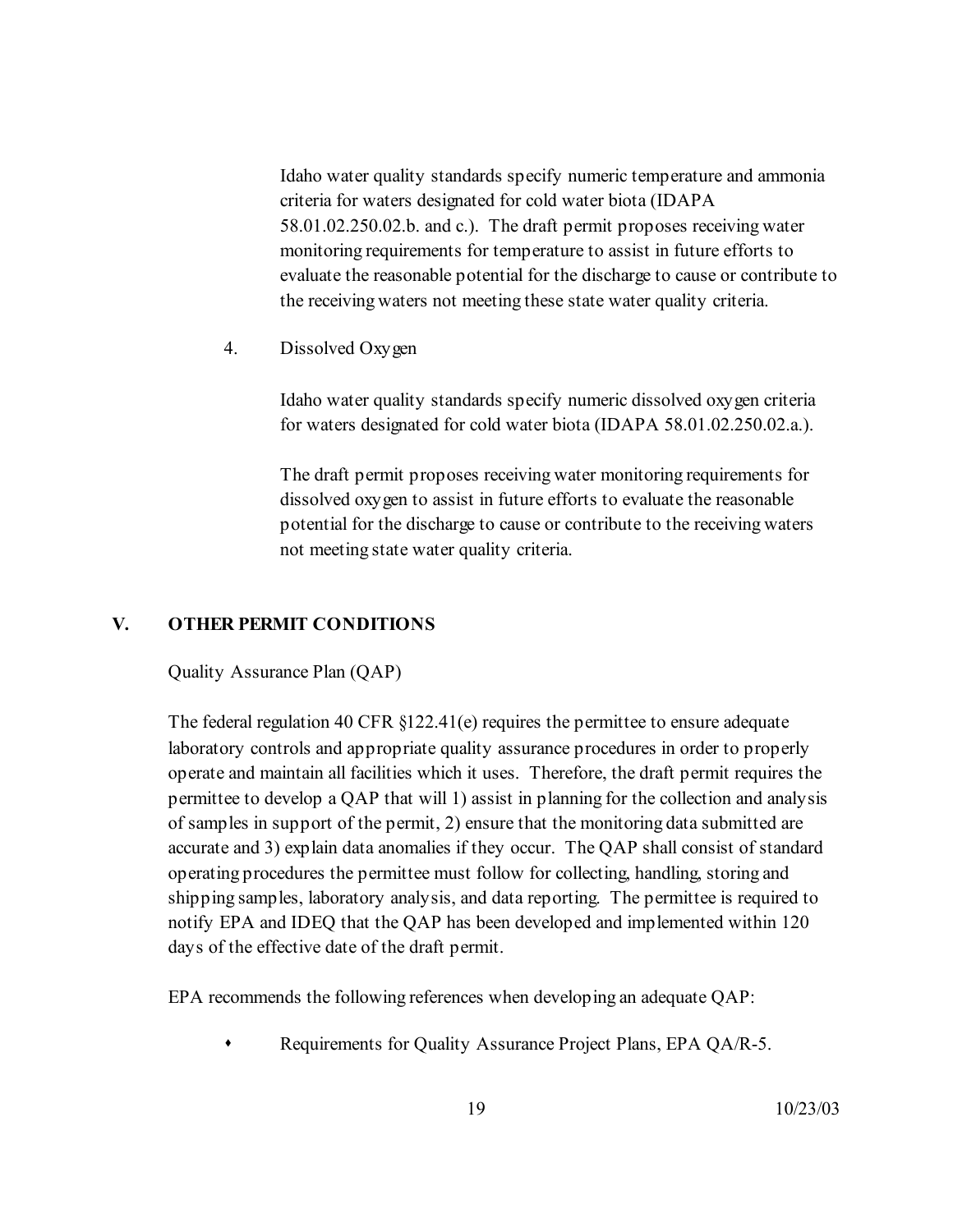- Guidance for Preparation of Quality Assurance Project Plans, EPA, Region 10, Quality and Data Management Program, QA/G-5
- You and Quality Assurance in Region 10, EPA, Region 10, Quality and Data Management Program, March 1988.
- The Volunteer Monitors Guide to Quality Assurance Project Plans, EPA 841-B-96-003, September 1996.
- Internet site: http:\\www.epa.gov\r10earth\offices\oea\qaindex.htm.

## **VI. OTHER LEGAL REQUIREMENTS**

A. Endangered Species Act

Section 7 of the Endangered Species Act (ESA) requires federal agencies to request a consultation with the National Marine Fisheries Service (NMFS) and the U.S. Fish and Wildlife Service (USFWS) regarding potential affects an action may have on listed endangered species.

The U.S. Fish and Wildlife Service website identified the following species as being found in Gooding county: Gray wolf (XN - Experimental/Non-essential population); Bald eagle (LT - Wintering/nesting area); Snake River physa snail - LE; Bliss Rapids Snail - LT; Utah Valvata snail - LE; Idaho springsnail - LE; and Banbury Springs lanx - LE. The National Oceanic and Atmospheric Administration, National Marine Fisheries Service (NMFS) website did not list any anadromous fish species that are either proposed, listed or candidates for listing under the Endangered Species Act known to occur in the Little Wood River in the vicinity of the discharge. The discharge is not located within designated or proposed critical habitat for any species under NMFS' jurisdiction.

The EPA has determined that issuance of an NPDES discharge permit for the Glanbia Foods facility in Gooding is not likely to affect any of the listed species. Hunting and habitat destruction unrelated to wastewater treatment facility operations are the primary causes of the gray wolf's decline. Specific threats to bald eagles identified by the U.S. Fish and Wildlife Service include logging, overgrazing of cottonwood saplings, agricultural development, lowered food supply, pesticide contamination, hydroelectric dams, shooting, recreation-related human disturbance, use of strychnine, and possible lead poisoning. None of these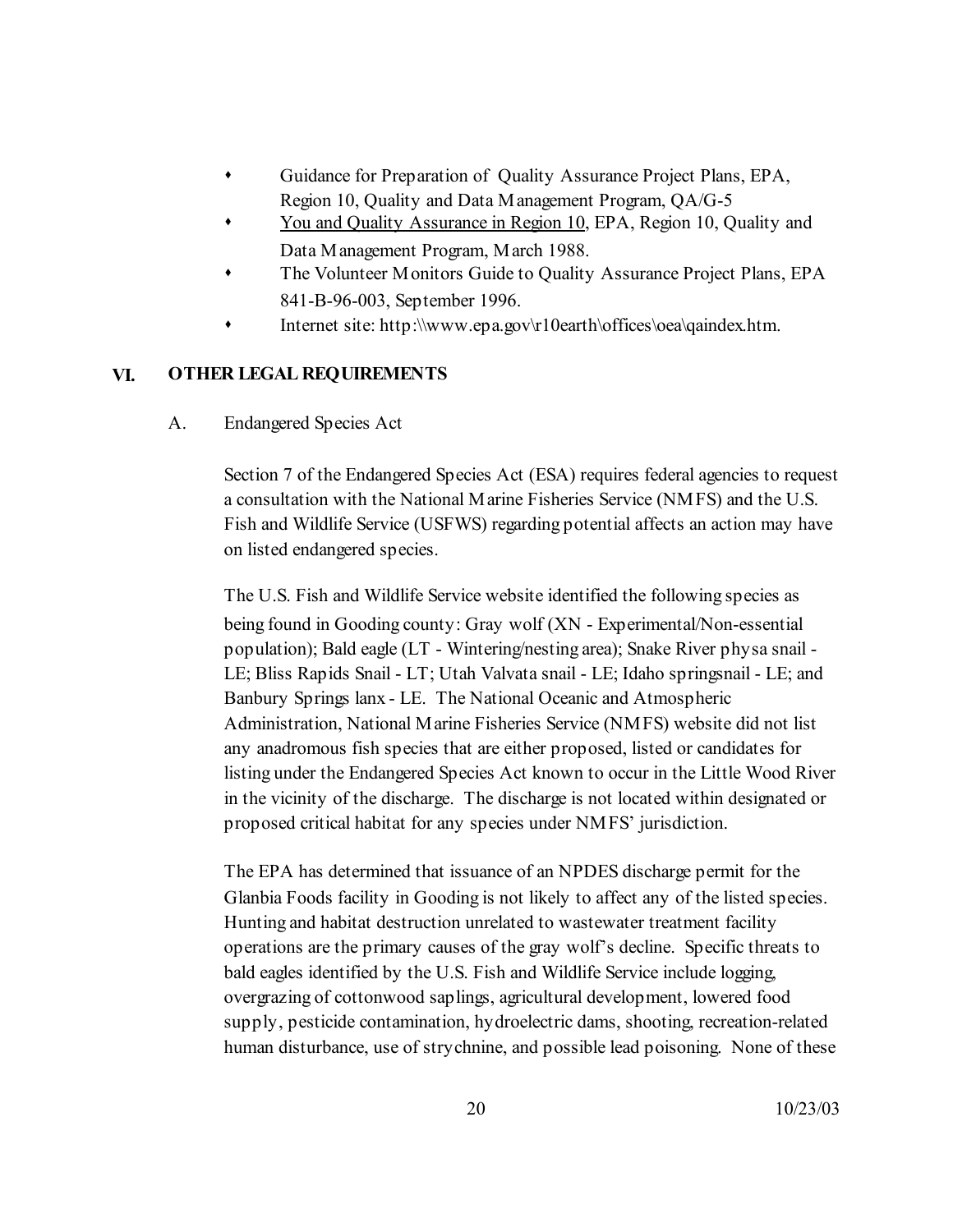threats are related to the discharge of noncontact cooling water from the Glanbia facility. The following threats apply to all of the snail species: free-flowing, cold water environments have been altered by reservoir development, hydroelectric development, river diversions and habitat modification. Water quality has deteriorated due to altered natural flow and agricultural pollution. None of these threats are related to the discharge from the Glanbia facility. The point of discharge is approximately 20 miles from the Snake River where the snails are located which further reduces the likelihood of any affect on the snails.

EPA will provide USFWS and NMFS with copies of the draft permit and fact sheet during the public notice period. Any comments received from these agencies regarding this determination will be considered prior to issuance of this permit.

B. State Certification

Section 401 of the Clean Water Act requires EPA to seek state certification before issuing a final permit. This certification by the state of Idaho ensures that federally issued permits are in compliance with the laws of the state. As a result of the certification, the state may require more stringent permit conditions or additional monitoring requirements to ensure that the permit complies with water quality standards. EPA is requesting the State of Idaho to review and provide appropriate certification to this NPDES permit pursuant to 40 CFR §124.53. Additionally, in accordance with 40 CFR  $$124.10(c)(1)$ , public notice of the draft permit has been provided to the State of Idaho agencies having jurisdiction over fish, shellfish and wildlife.

C. Permit Expiration

This permit will expire five years from the effective date of the permit.

D. Facility Changes or Alterations

In accordance with 40 CFR §122.41(l) and IDAPA 58.01.02.401.01, the facility is required to notify EPA and IDEQ of any planned physical alteration or operational changes to the facility. This requirement has been incorporated into the proposed permit to ensure that EPA and IDEQ are notified of any potential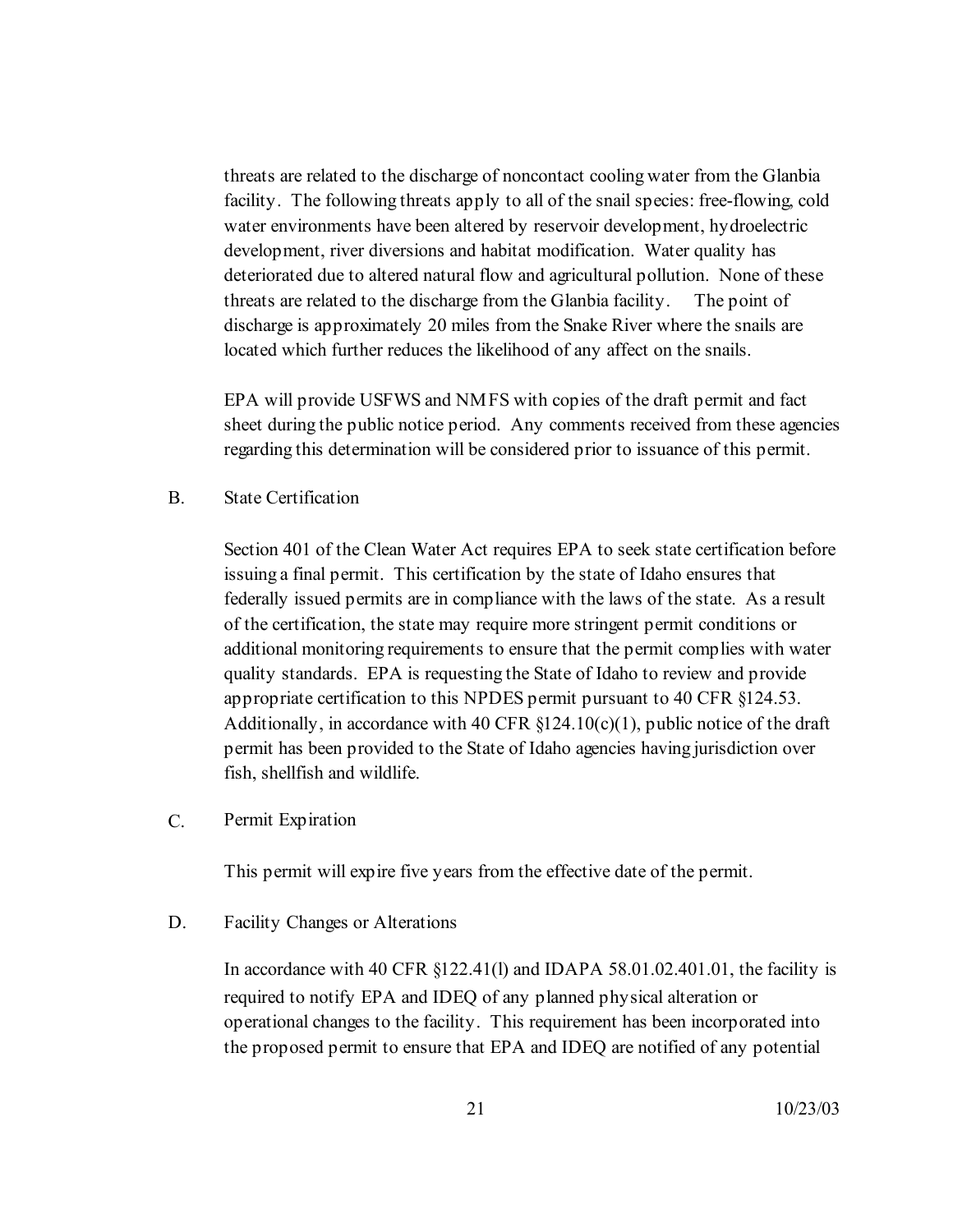increases or changes in the amount of pollutants being discharged and evaluate the impact of the pollutant loading on the receiving water.

## **VII. REFERENCES**

EPA. 1991. *Technical Support Document for Water Quality-based Toxics Control.* U.S. Environmental Protection Agency, Office of Water, EPA/505/2-90-001, March 1991.

EPA. 1996. *U.S. EPA NPDES Permit Writer's Manual.* U.S. Environmental Protection Agency, Office of Water, EPA/833/B-96-003.

IDAPA. 2002. *Water Quality Standards and Wastewater Treatment Requirements.* Idaho Department of Environmental Quality Rules, Title 01, Chapter 02.

#### **VIII. ACRONYMS**

| <b>BPJ</b>      | <b>Best Professional Judgment</b>               |
|-----------------|-------------------------------------------------|
| $\rm ^{\circ}C$ | Degrees Celsius                                 |
| <b>CFR</b>      | Code of Federal Regulations                     |
| <b>CWA</b>      | Clean Water Act                                 |
| <b>DMR</b>      | Discharge Monitoring Report                     |
| D <sub>O</sub>  | Dissolved Oxygen                                |
| <b>EPA</b>      | U.S. Environmental Protection Agency            |
| <b>ESA</b>      | <b>Endangered Species Act</b>                   |
| <b>IDAPA</b>    | Idaho Administrative Procedures Act             |
| <b>IDEQ</b>     | Idaho Department of Environmental Quality       |
| <sup>1</sup>    | pounds                                          |
| mg/L            | milligrams per liter                            |
| mL              | milliliter                                      |
| <b>NMFS</b>     | National Marine Fisheries Service               |
| <b>NPDES</b>    | National Pollutant Discharge Elimination System |
| <b>OW</b>       | Office of Water                                 |
| P               | Phosphorus                                      |
| QAP             | Quality assurance plan                          |
| s.u.            | Standard units                                  |
| sp.             | <b>Species</b>                                  |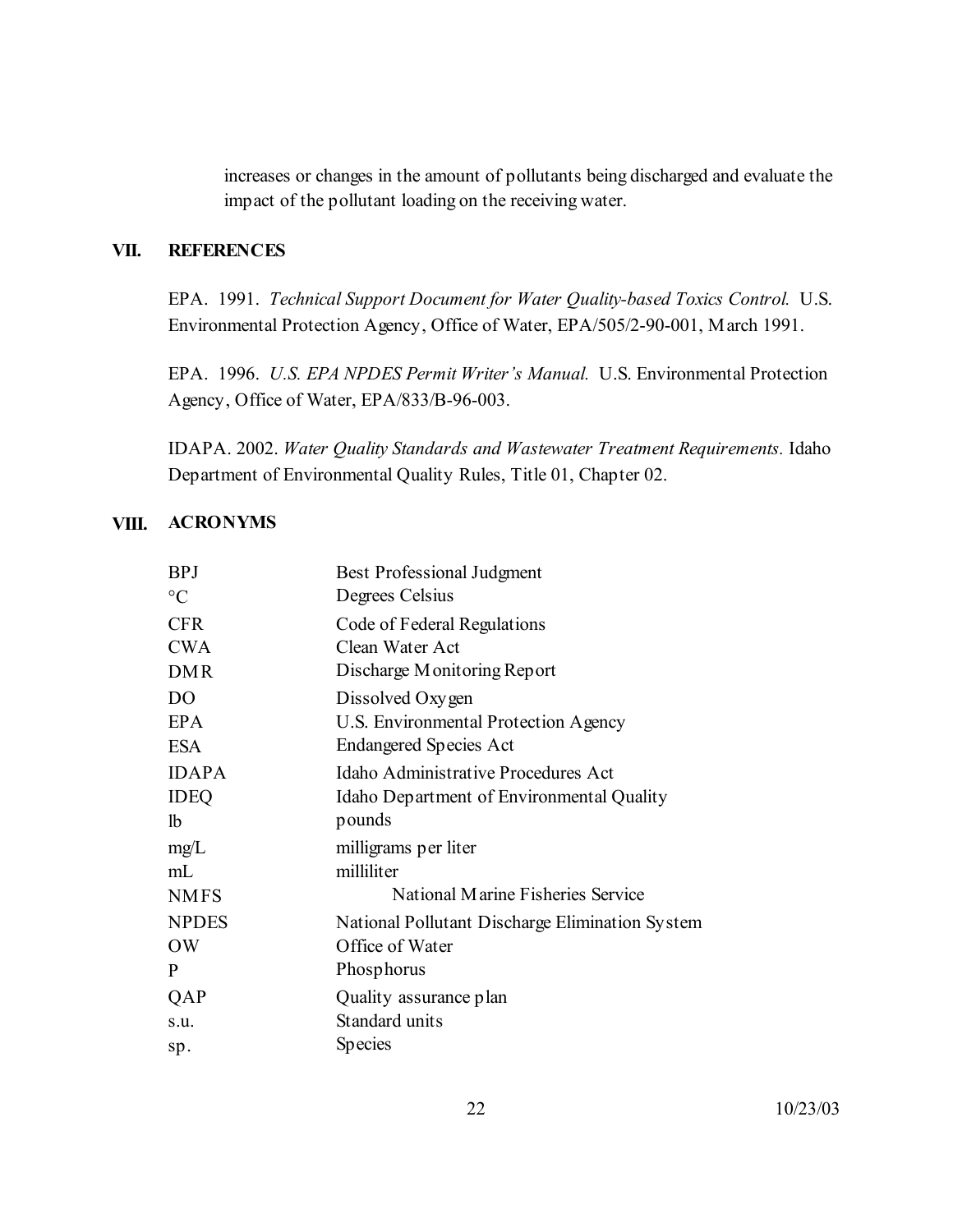| <b>TMDL</b>  | Total Maximum Daily Load               |
|--------------|----------------------------------------|
| <b>TRC</b>   | Total residual chlorine                |
| <b>TSD</b>   | Technical Support document (EPA, 1991) |
| <b>USFWS</b> | U.S. Fish and Wildlife Service         |
| <b>WLA</b>   | Waste load allocation                  |
| <b>WOBEL</b> | Water quality-based effluent limit     |
| <b>WQLS</b>  | Water quality limited segment          |
| <b>WWTP</b>  | Wastewater treatment plant             |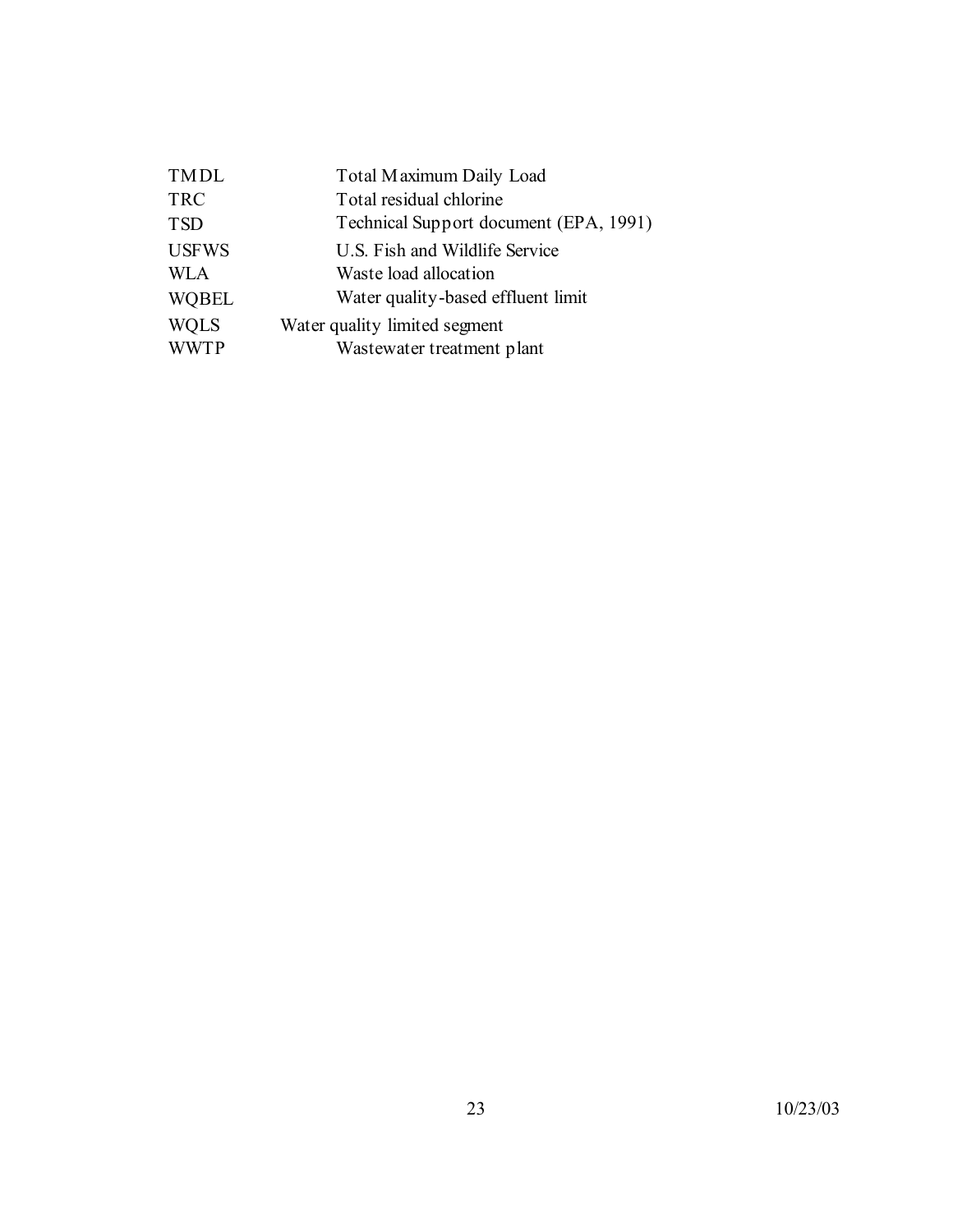## APPENDIX A

MAP



24 10/23/03